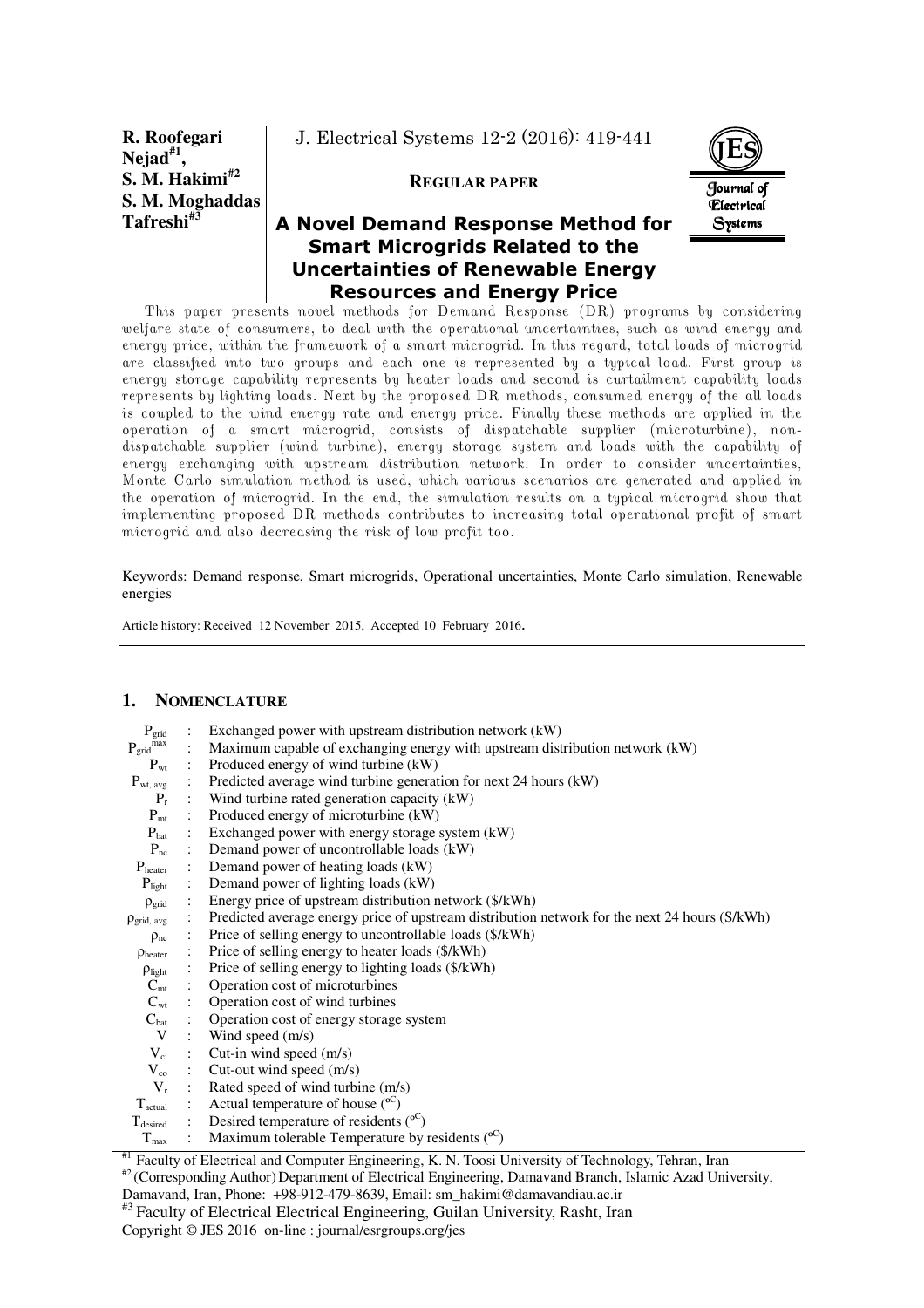| $T_{min}$                  | $\mathbb{R}^n$ | Minimum tolerable Temperature by residents $(0^{\circ})$                                         |
|----------------------------|----------------|--------------------------------------------------------------------------------------------------|
| $T_{\rm in}$               |                | Inside temperature of house $(°C)$                                                               |
| $T_{\rm out}$              |                | Outside temperature $(°C)$                                                                       |
| $H_{wall}$                 |                | : Rate of heat flow                                                                              |
| K                          |                | : Thermal conductivity $(w/m.K)$                                                                 |
| COP —                      | $\mathcal{L}$  | Coefficient of performance                                                                       |
| $\rho_{\text{air}}$        |                | Air density $(Kg/m^3)$                                                                           |
| $V_{\rm room}$             |                | : Room volume $(m^3)$                                                                            |
|                            |                | $C_{\text{air}}$ : Specific heat capacity                                                        |
| A                          |                | : Wall area $(m^2)$                                                                              |
| $\mathbf{L}$               |                | : Wall thickness $(m)$                                                                           |
| E                          |                | Illumination flux of lighting loads (Lux)                                                        |
| $E_{\text{suggest}}$       |                | Suggested illuminance for the desired place (Lux)                                                |
| $E_{\rm min}$              |                | Minimum illuminance for the desired place (Lux)                                                  |
| $E_{Lamp}$                 |                | : Produced illuminance of lamp (Lux)                                                             |
| $E_{\rm day}$              |                | : Daylight illuminance (Lux)                                                                     |
| $\varphi$                  |                | Total produced luminous flux of lamps                                                            |
| $\varphi$ <sup>'</sup>     |                | : Luminance flux of lamp reaches to the desired surface                                          |
| Cu                         |                | : Coefficient of utilization for lamps                                                           |
| LLF                        |                | : Light loss factor                                                                              |
| -1                         |                | : Length of desired place (m)                                                                    |
| W                          |                | : Width of desired place (m)                                                                     |
| η                          |                | : Light utilization coefficient of lamp                                                          |
| $\mathbf n$                |                | : Number of busbars                                                                              |
| $\mathbf{x}$               |                | : Number of microturbines                                                                        |
| $V_i$                      |                | : Voltage of busbar i                                                                            |
| $P_{L i-j}$                |                | $\therefore$ Exchanged power between two busbars of i and j (kW)                                 |
| $P_{L i,j}$ <sup>max</sup> |                | Maximum capability of exchanging power for power line that situated between two busbars of i and |
|                            |                | $i$ (kW)                                                                                         |

## **2. INTRODUCTION**

Nowadays energy has become a fundamental issue in the process of developing countries. In fact, energy resources play an important role in developing and self sufficiency of countries. Therefore recognition and optimal operation of the energy resources have a great importance. During the recent years, using renewable energy resources such as wind and solar energies is significantly being considered by various countries. This fact follows from high price, negative impacts on environment and finite feature of fossil fuels; hence, many energy providers motivate to use renewable energy resources. However, these resources have the problems of stability and availability. In order to solve these problems some solutions were proposed which one of them is distrusted generation (DG) by these resources. Nevertheless, increasing the number of DGs contributes to another problem about their management. Having solved this problem by power engineers results in introducing smart grid structure which would consists many smart microgrids. Furthermore, by implementing these structures, another important application emerges which is known as demand response technology (DR). This technology is defined as the changes in electric usage by end-use customers from their normal consumption patterns, in response to changes in price and encouragement payment [1]. Also this technology could be used as a solution to deal with the uncertainty of the renewable energies. Implementing DR programs needs fast communicational lines and smart infrastructures, which smart microgrids could fulfill these requirements.

 Microgrids are low voltage intelligent distribution networks which consist of various distributed generators, storage devices and loads. They can be operated as connected or disconnected (island mode) from upstream distribution network (UDN). In order to operate microgrids, some controlling strategies have been proposed, which one of the most important ones is central control method. In this method, microgrid operation responsibility is in the charge of a microgrid manager or smart energy management system (SEMS). Moreover optimal operational planning of microgrids is a controversial issue which is a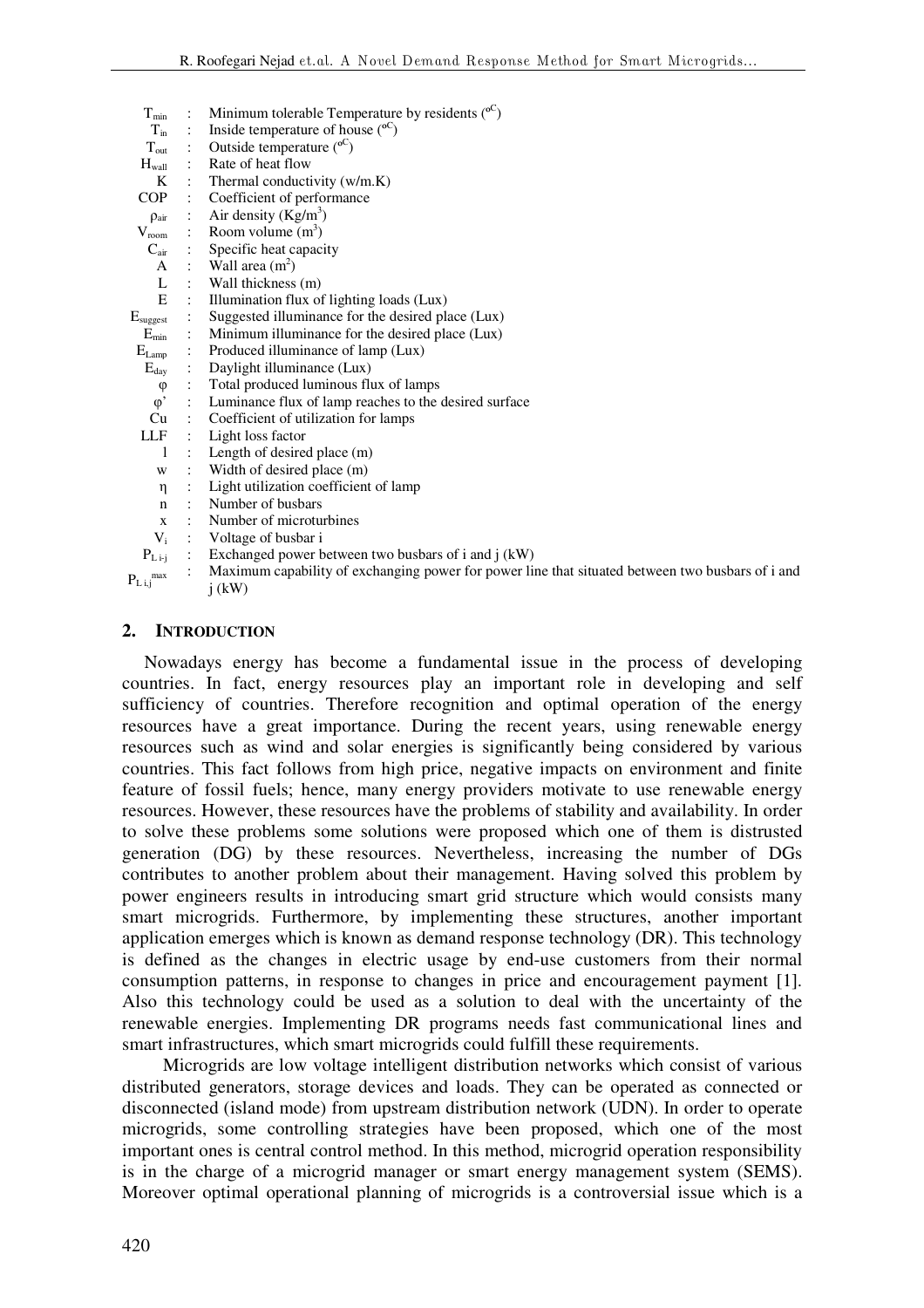nonlinear optimization problem with many continues variables. This problem is defined as minimization costs or maximization profit from the operator point of view. Some of the most important methods for solving this problem are heuristics-based method using Priority List (PL) [2], [3], dynamic programming [4], [5], Lagrangian relaxation [6], [7], [8], branch and bound [9], genetic algorithm [7], partial swarm optimization (PSO)[10].

Although, many papers were published in the operational field of microgrids, a few number of them considered uncertain factors. For instance, paper [11] presents a developed energy management system for a microgrid which a probabilistic occurrence limit has been considered for wind power but only predicted values have been used for other probabilistic factors. Also, multiobjective function has been used for operational planning of a microgrid in papers [12], [13], [14],[15]. This multiobjective function consists of a part for minimization costs and another part for minimization emissions due to DGs but they do not consider uncertain factors. Paper [16] proposed a smart energy management system for microgrids which consist of power forecasting module, energy storage system management module, and optimization module. In this paper decision variables have been simplified into a single-objective optimization problem then genetic algorithm has been used for solving this problem. As mentioned, most of the papers in the field of the microgrids, did not consider uncertainties, and only they used predicted values of probabilistic factors for operational planning. In order to solve this problem, proposed methods in the field of power systems operation by considering uncertainties should be generalized to microgrids. Some of these methods consists chance constraint programming method[17], multiobjective PSO[18], and Monte Carlo simulation method[19], [20]. Monte Carlo method has many advantages such as simultaneous consideration of many probabilistic factors, not adding extra constraint to OF, not excessive complexity, and easy to implementation; therefore, it has been applied in this paper based on[19].

As described before, DR could consider as a solutions to deal with the uncertainties. These programs are not only applied for large consumers but also domestic consumers could be involved in them. For example there are large potential for virtual energy storage (e.g. in inert thermal processes for refrigerator, and air-conditioning), which can help to maintain the energy balance in the controlled area [21]. In this regard, paper [22] described that shifting demand of air-conditioning (AC) systems from peak to off-peak hours contributes to reducing market clearing price; hence, its benefits would be realized not only by the DR programs owners but also by all purchasers in the electricity market. Paper [23] proposed a direct load control method for AC systems and claimed that, increasing room temperature results in reducing consumption of these loads in some periods such as peak times. Then this reduced energy could be bid for the electricity market. The structure of this method is like virtual power plant that AC systems might be located in the different places so they could be aggregated. Paper [24] presents demand response for AC systems through active controllers and market price signals. Moreover, consumption of the some loads such as lighting loads could be reduced according to the generation rate of renewable resources or energy price. In addition, in paper [25] three DR strategies consist of demand saving, demand shifting, and peak time generation have been proposed which Lighting loads were located in the demand saving group. For these loads five methods consist of zone switching, luminaire switching, daylight, stepped continues dimming, and turn off outdoor lights have been presented. Then zone switching method was used for controlling lighting loads, which suggested turning off lights of unoccupied zones or zones where daylight is enough. Ref [26] proposes a model of the electricity market that captures the uncertainties on together the operator and user sides. The system operator implements a chronological linear pricing plan that depends on real time demand and renewable generation in the measured time combining real time pricing with time of use pricing. In Ref [27], a confidentiality preserving method for incentive based demand response programs in the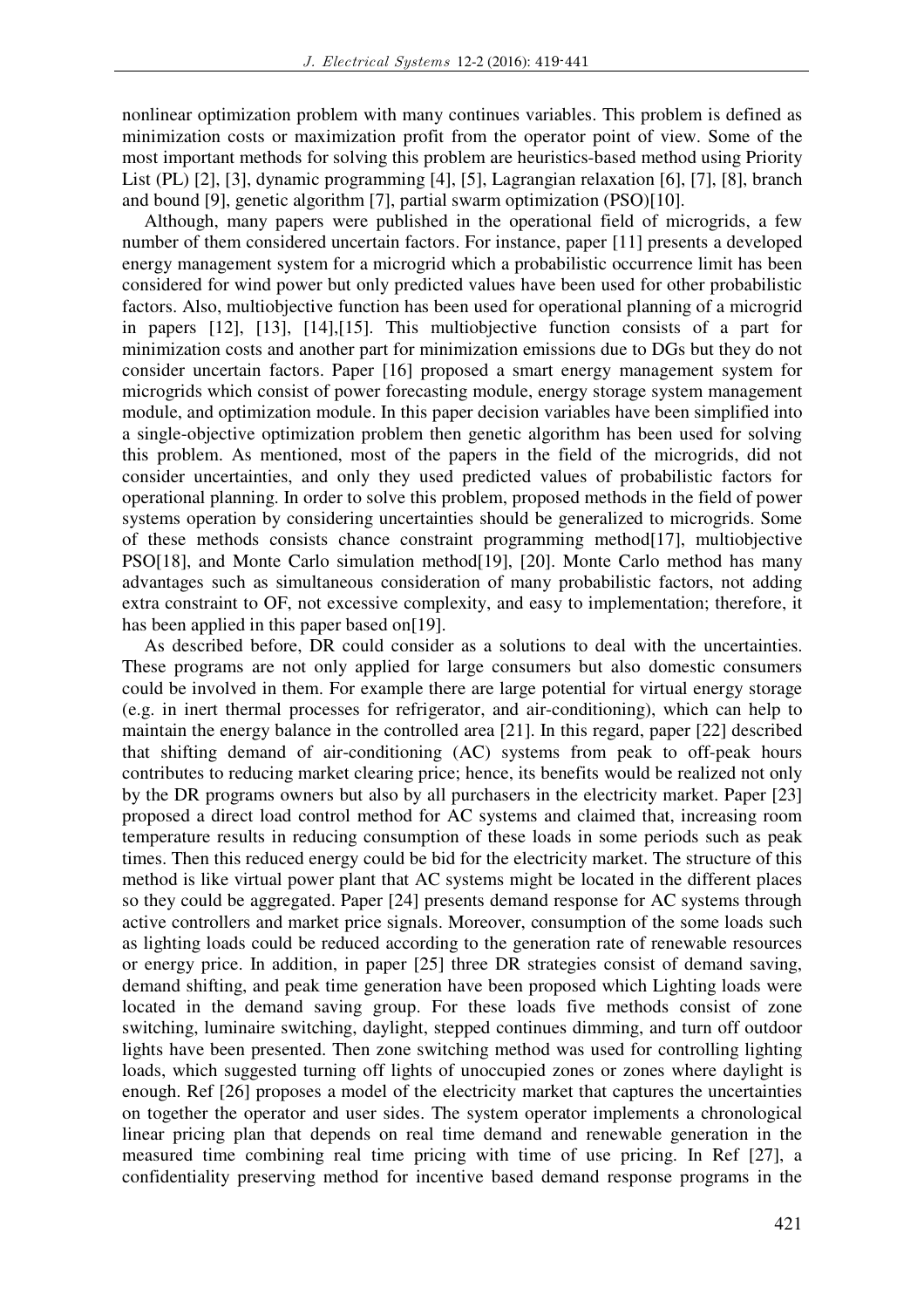smart grid is proposed, that enables the demand response supplier to calculate personality demand curtailments and demand response rewards while preserving customer privacy. Ref [28] presents a system extensive demand response management form to organize demand response supplied by residential customers. The objective of the model is to flatten the entire load shape that is subject to minimum individual price of customers. Ref [29] investigates a novel dispersed control algorithm by randomizing smart appliances' responses to explain the frequency fluctuation problem. Ref [30] proposes a two stage model for the energy pricing and dispatch problem faced by a smart grid retailer who plays the role of a mediator agent between a wholesale energy market and end consumers. Ref [31] describes a real time price based demand response method for achieving optimal load control of equipments in a facility by forming a virtual electricity trading procedure. Ref [32] provides a complete assessment of different demand response methods and programs, based on the motivations offered to the consumers to contribute in the program. Ref [33] studies demand response organization what time a wind farm is connected to a smart grid. Ref [34] comprehensively explores the four main aspects programs, issues, approaches, and upcoming extensions of demand response. Ref [35] proposes a innovative model of demand response management for the future smart grid that integrates plug-in electric vehicles and renewable energy resources. Ref [36] addresses the interface between several utility companies and several customers in smart grid by modeling the demand response problem as two noncooperative games: the supplier and customer side games.

In the present paper, a novel method for demand response technologies within the infrastructure of a smart microgrid to deal with the uncertainties of the wind power and energy price of UDN, has been proposed. In this regard, it has suggested classifying loads of the microgrid into two groups with energy storage capability, and curtailment capability. Next, for each group a new DR program in order to deal with the uncertainties of wind power and energy price of UDN has been proposed which is the main contribution of this paper. Finally these methods have been applied in the operation of a microgrid. Moreover, in order to operate this microgrid by considering uncertainties, Monte Carlo simulation method has been used.

In next section the proposed microgrid structure and its interactions are presented. Then in section IV, the economical models for each components of the microgrid, including generators, energy storage system, and loads are presented. Also, in this section, new DR methods for heating loads and lighting loads are proposed. In section V, the procedure of applying uncertainties in the operation of the smart microgrid by Monte Carlo simulation method is described. Then, operational model of the smart microgrid by considering uncertainties is formulated. In order to validate the proposed models, in section VI, numerical examples for a typical microgrid are employed. Moreover, the conclusions are presented at the end of the paper.

# **3. PROPOSED MICROGRID**

A microgrid is an integrated energy network, consisting energy resources, storage systems and multiple electrical loads, operating in a single autonomous grid. Also, it can be operated either in parallel or island mode form the existing power grid. In fact microgrids are one of the main facilities to accelerate smart grid vision achievement. In addition, microgrids reduce energy bill for their consumers and result profession and income for their investors.

Like power grids, microgrids require daily operational planning, that fulfilling this task is in the charge of microgrid manager or Smart Energy Management System (SEMS) and its ownership is as cooperative in this paper. Fig. 1 shows the structure of the proposed smart microgrid, which consists of microturbine represents dispatchable resources, wind turbine represents non-dispatchable resources, energy storage system, and controllable and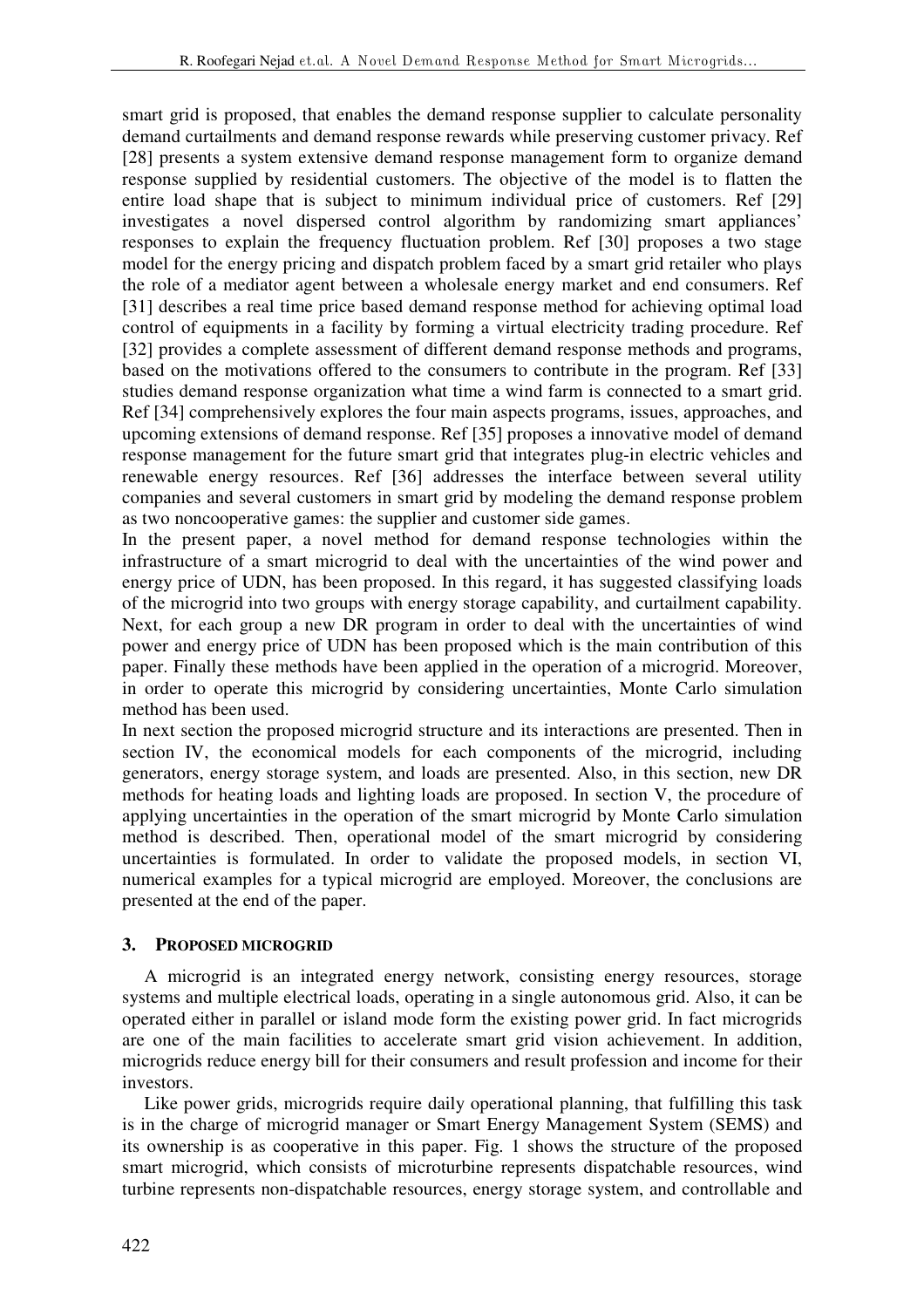uncontrollable loads. Also, this smart microgrid has the capability of exchanging energy with the upstream distribution network (UDN). Furthermore, all generating units and storage systems belong to the microgrid manager. For operating of this microgrid, SEMS needs swift communication networks in order to monitor and control various parts of this microgrid. These communication networks have been shown by dashed lines in Fig 1.



Fig. 1 : General overall structure of proposed microgrid

In order to optimal operation of the microgrid, SEMS has to deal with the following tasks:

- 1. Predicting generation rate of the non-dispatchable units and determine and control generating rate of the dispatchable units.
- 2. Deciding about the amount of the exchanged energy with UDN, which the main influenced factor in this case is energy price of UDN.
- 3. Deciding about the amount of the exchanging energy with ESS. In fact ESS is one of the important gadgets to foil the operational uncertainties.
- 4. Supplying both controllable and uncontrollable loads and of course managing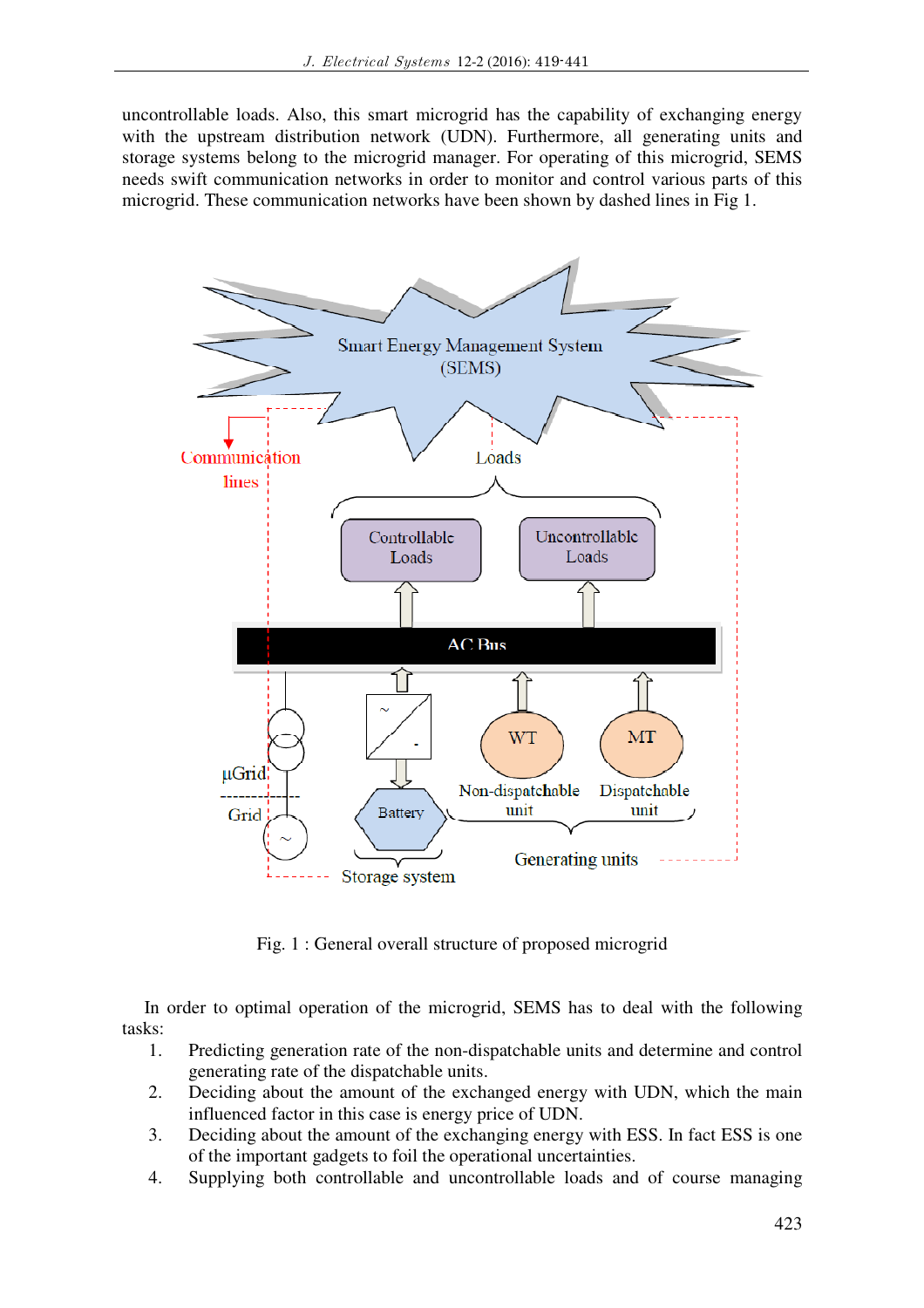controllable loads. Controllable demands are one of the novel technologies to deal with the operational uncertainties.

### **4. SMART MICROGRID MODELING**

In this section, each microgrid's components consist of generating units, ESS, and loads have been modeled. Also, new proposed demand response programs have been proposed for controllable loads.

## **3.1. Generators**

## *3.1.1. Wind Turbine (WT)*

Wind power is the conversion of wind energy into electrical energy by wind turbines, which is renewable, widely distributed, clean and with no greenhouse gases emission. The produced energy of wind turbine  $(P_{wt})$  is related directly to wind speed and is calculated by wind turbine power curve, which is formulated as (1). In this equation A, B and C are constant coefficients which have been calculated in [37].

$$
P_{wt} = \begin{cases} 0 & 0 \le V < V_{ci} \\ P_r \times (A + B \cdot V + C \cdot V^2) & V_{ci} \le V < V_r \\ P_r & V_r \le V < V_{co} \\ 0 & V_{co} \le V \end{cases}
$$
(1)

In this paper, in order to involve wind turbine generation cost in the operational model, a constant cost, consists of operation and maintenance cost and capital cost has been considered for it.

## *3.1.2. Microturbine (MT)*

Microturbines are the new generation of the combustion turbines which are used for constant electrical energy generation. The size of these generators is small and they could be installed at the side of the consumers. These generators have several advantages such as low maintenance cost, high lifetime, small dimensions, low weight, high efficiency, low emissions, and fast start-up.

In order to model these generators in the operation program, a cost function consists of fuel cost, operation and maintenance cost, start-up cost and emissions cost have been considered which presented in [19]. Also, operational constraints including maximum and minimum generation capability and rate of increasing or decreasing power have been considered in this modelling.

## **3.2. Energy storage systems (ESS)**

Nowadays energy storage systems have been widely considered in the power systems. These technologies are applied to balancing dynamic sources and loads, coping with the intermittency of renewable energy resources and facilitating the integration of them, managing peak demands and of course enabling secure microgrids. In fact, ESS can be used as a reserve unit in microgrids and supplies loads in critical times even technically or economically. On the other hand by smart grid infrastructures for ESSs such as V2G (electrical vehicle to grid), consumers can store energy when it is cheap and sell it back to the grid when it is expensive.

Batteries are the principal technology and play a key role in the field of energy storing, which have been used in the typical microgrid of this paper too. In order to involve their utilization cost in the operational model, a constant cost consists of operation and maintenance, has been considered for them.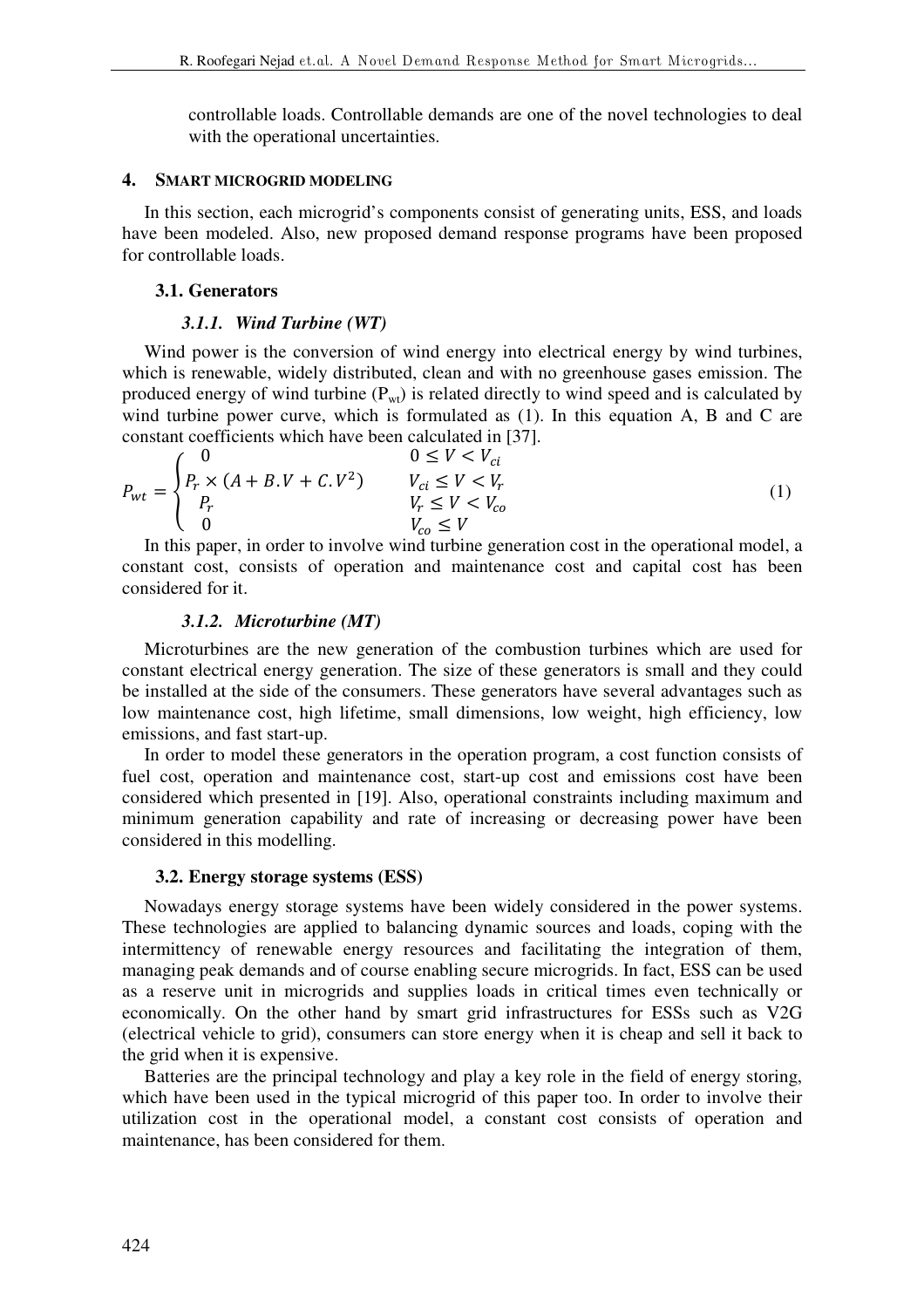### **3.3. Loads**

In this section new proposed demand response (DR) programs have been presented. Generally, this microgrid has two types of loads, including controllable and uncontrollable loads. Therefore, microgrid manager should supply these loads and get energy cost from them in according to their types. These loads might be joined to this microgrid for economical or reliable reasons.

### *3.3.1. Uncontrollable loads*

A part of the loads of this microgrid is uncontrollable loads which there are not any type of DR programs implemented on them; therefore, their demand  $(P_{nc})$  must be met at any time or situation. Because of the high reliability level, selling price of energy to them is considered 20% more than the energy price of UDN.

### *3.3.2. Controllable loads*

Smart microgrid technology provides an appropriate infrastructure for DR programs at the domestic loads side. Generally, domestic loads from the aspect of DR technologies could be divided into three groups as described below.

First group of loads has the capability of energy storing. Some of these loads have batteries such as electrical vehicle, so the electrical energy is easily stored and then could be discharged and utilized whenever it is necessary but others have the capability of virtual energy storing (e.g. in inert thermal processes for refrigerators, air conditioning and electrical heaters). In fact, these loads convert electrical energy to some other form of energy such as thermal, chemical or mechanical and then store it (e.g. in a thermally isolated mass). In this way which is known as so called virtual demand side storing energy, energy cannot have feedback to the grid but it can be stored and used by the end-user process; as a result, energy consumption time becomes more flexible. Also, in this strategy the welfare level of consumers should be considered.

Second group of loads such as lighting loads has the capability of curtailment. These loads demand must be supplied at the requested time and it cannot be shifted to the other times; however, it can be adjusted according to the operational strategies and of course welfare level of the consumers.

In this microgrid, consumers have their loads joined to these DR programs in order to reduce their electrical bill. Therefore, microgrid manager must rebate their energy cost to satisfy them and; on the other hand, he could increase his profit by the appropriate DR strategies.

To sum up, two highly effective factors in the profit of this microgrid are generation rate of the wind turbine and energy price of UDN. In fact, uncertainty is the main inherent feature of these factors which make the optimal operation of the microgrid so difficult. Subsequently, proposed DR programs of this paper attempt to deal with these uncertainties by making demand of the loads couple with these uncertain factors and; consequently, increase total profit of microgrid. The mentioned DR programs for each group of loads have been described in follo

## *3.3.2.1. First Group (Energy storage capability)*

As it was described, this type of loads has the capability of storing energy whether by battery or in the virtual way. In this paper electrical heating loads represent this group and have been modeled in the operational planning. According to this strategy microgrid manager could directly control these loads in order to increase his profit; however, welfare level of consumers must be considered and their energy cost should be rebated.

Electrical heating loads are one of the major consumers of the electrical energy so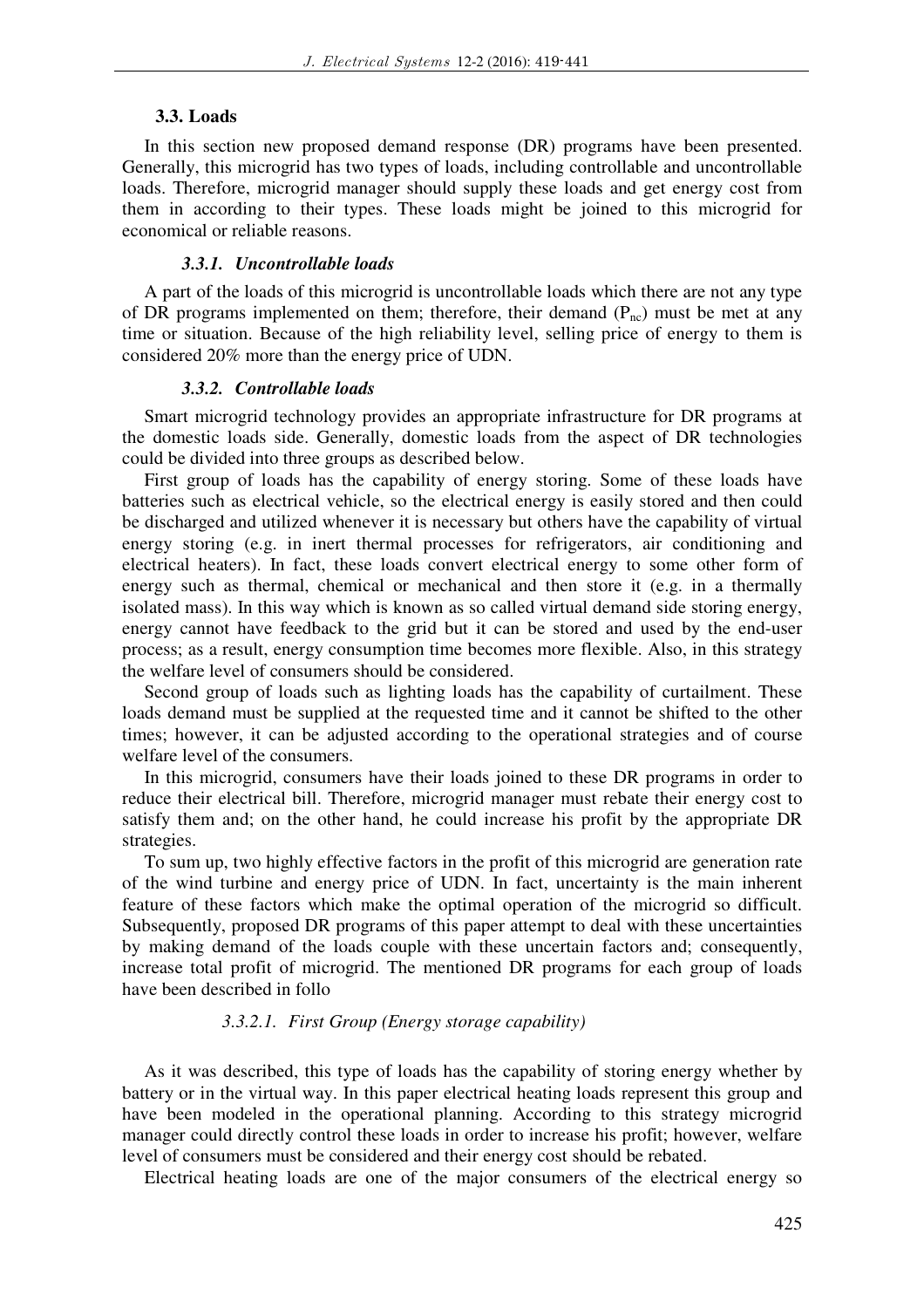controlling these loads by considering their virtual energy storage potential in a proper way contributes to achieving more profit in the microgrid operation. These loads usually have thermostat and temperature controller, which could be controlled according to the desired temperature of the residents; because of this, by controlling room temperature, their demand could be controlled.

 In the proposed DR method, adjusted temperatures of these loads have been related to the generation rate of wind turbine and energy price of UDN. Thus, if the generation rate of the wind turbines is high and the energy price of UDN is low, then the temperature of these loads are adjusted more than the desired temperature; therefore, the electrical energy is stored as the thermal energy which could be used at the subsequent time intervals. If it is vice versa, the temperature is adjusted lower than the desired temperature and; consequently, their consumptions are reduced. However, this temperature interval must be limited by the welfare level of the consumers.

In this method, sets of thermostats and controllers which are known as active controllers should be connected to the home energy management system and subsequently SEMS. According to this method, first consumers should determine a temperature as a desired temperature. Then SEMS calculates a temperature as an actual temperature by the proposed DR method with considering  $T_{max}$  and  $T_{min}$ ; next, apply it to loads by active controllers. Actual temperature and its constraint are shown by (2) and (3) respectively.

$$
T_{actual} = T_{desired} + \Delta T
$$
\n<sup>(2)</sup>

 $T_{min} \leq T_{actual} \leq T_{max}$  (3)

Determining actual temperature:

In order to determine  $T_{actual}$ , it is just enough to calculate  $\Delta T$  which is related to the generation rate of the wind turbine and energy price of UDN. In this regard, norms of the wind generation ( $\sigma_{\text{Pwt}}$ ) and energy price of UDN ( $\sigma_{\text{Pgrid}}$ ) are calculated as follow:

$$
\sigma_{P_{wt}} = \frac{P_{wt} - P_{wt, avg}}{P_{wt}} \tag{4}
$$

$$
\sigma_{\rho_{grid}} = \frac{\rho_{grid} - \rho_{grid,avg}}{\rho_{grid}} \tag{5}
$$

Then, because the energy price has contrary effect in this method, so these two norms form σ as follow:

$$
\sigma = \sigma_{P_{wt}} - \sigma_{\rho_{grid}} \tag{6}
$$

In fact,  $\sigma$  is a criterion to apply the variation effects of the wind turbine generation and the energy price of UDN at the interior temperature and consequently consumption of the heating loads. This factor is related to the interior temperature of homes (T) according to the Fig 2. In this figure  $R_{high}$  and  $R_{low}$  are slopes of diagram, which are calculated by (7) and (8) respectively.

$$
R_{high} = \frac{\sigma_{max}}{T_{max} - T_{desired}}\tag{7}
$$

$$
R_{low} = \frac{m}{T_{desired} - T_{min}}\tag{8}
$$

Also, according to the Fig 2.  $\Delta T$  is calculated as follow:

$$
\Delta T = \begin{cases} \frac{\sigma}{R_{high}}, & \sigma > 0\\ \frac{\sigma}{R_{low}}, & \sigma < 0 \end{cases}
$$
 (9)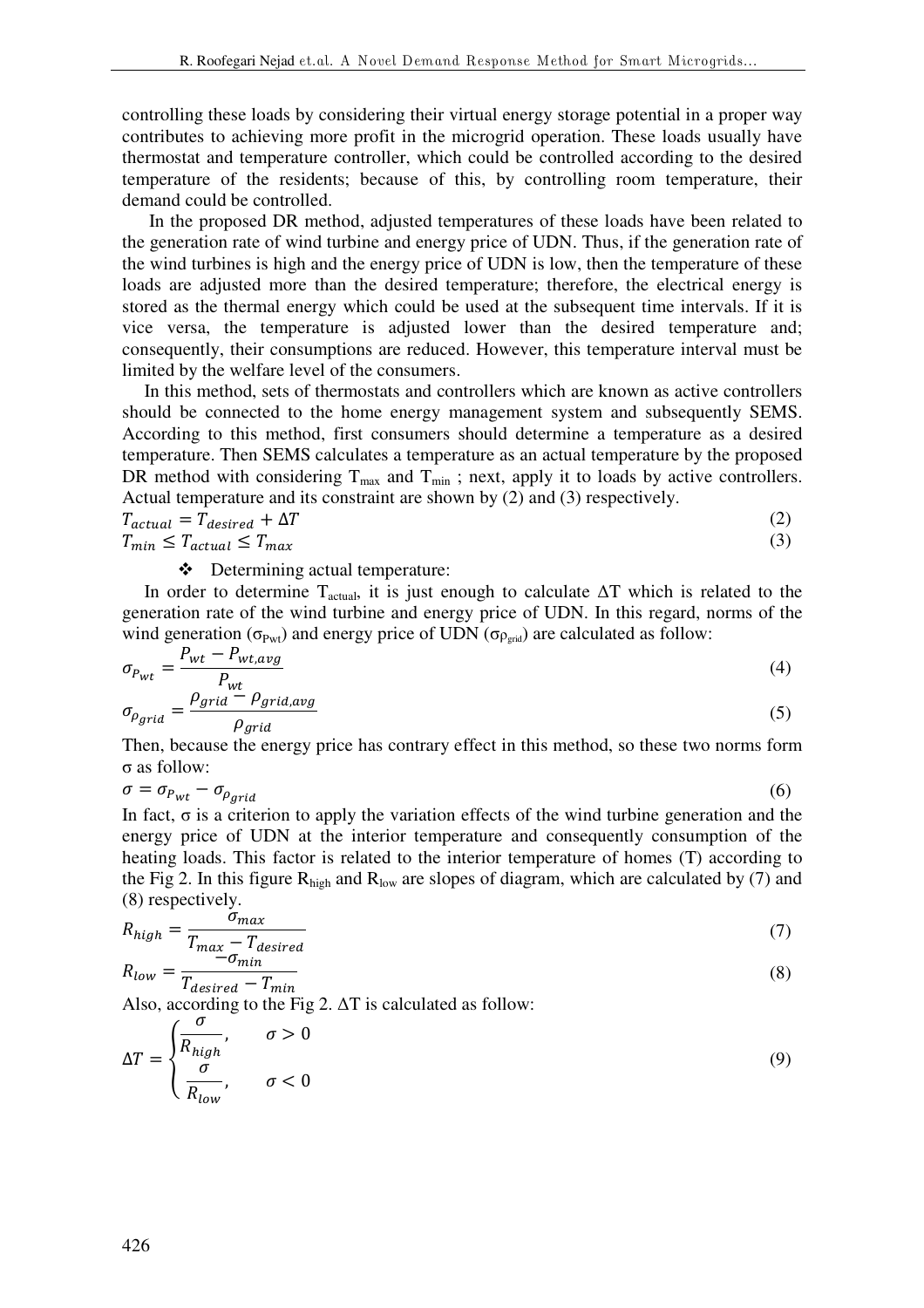

Fig. 2 : Graph of proposed demand response program for electrical heating loads

Then, by considering (2) and (9), actual temperatures of the homes are calculated as follow:

$$
T_{actual} = \begin{cases} T_{desired} + \frac{\sigma}{R_{high}}, & \sigma > 0\\ T_{desired} + \frac{\sigma}{R_{low}}, & \sigma < 0 \end{cases}
$$
(10)

 $\bullet$  Determining consumed power of the heating loads with regard to T<sub>actual</sub> and  $T_{\text{out}}$ :

In order to achieve actual temperature of (10), consumed power of the heating loads should be provided. In paper [38] this process was calculated for air-conditioning systems which is extended to these loads as follow. In fact, heating loads must cause temperature difference according to (11) at any time interval.

$$
\Delta T_i' = T_{actual_i} - T_{actual_{i-1}}
$$
\n(11)

In order to cause this temperature difference, required power of the heating loads at time interval i could be obtained as follow:

 $P_{heater,i} \times COP \times 1 - H_{wall} \times t = \rho_{air} \times V_{room} \times C_{air} \times \Delta T'_{i}$ (12)

This equation is one of the basic equations of the thermodynamic. In this equation t stands for time intervals which is one hour for this modeling, COP is coefficient of the performance which is defined by ratio of the transferred heating energy to space per hour to the electrical energy consumption of the system which is usually one for domestic heaters. Moreover, H is the rate of the heat flow and calculated as (13). For simplicity, rate of heat flow has been calculated separately for  $T_{actual, i-1}$  and  $T_{actual, i}$ , then by averaging these two values,  $H_i$  is obtained as follow:

$$
H = KA \frac{T_{out} - T_{in}}{L}
$$
\n
$$
F = H \frac{L}{V}
$$
\n(13)

Finally, selling price of energy to these loads is considered 10% lower than the predicted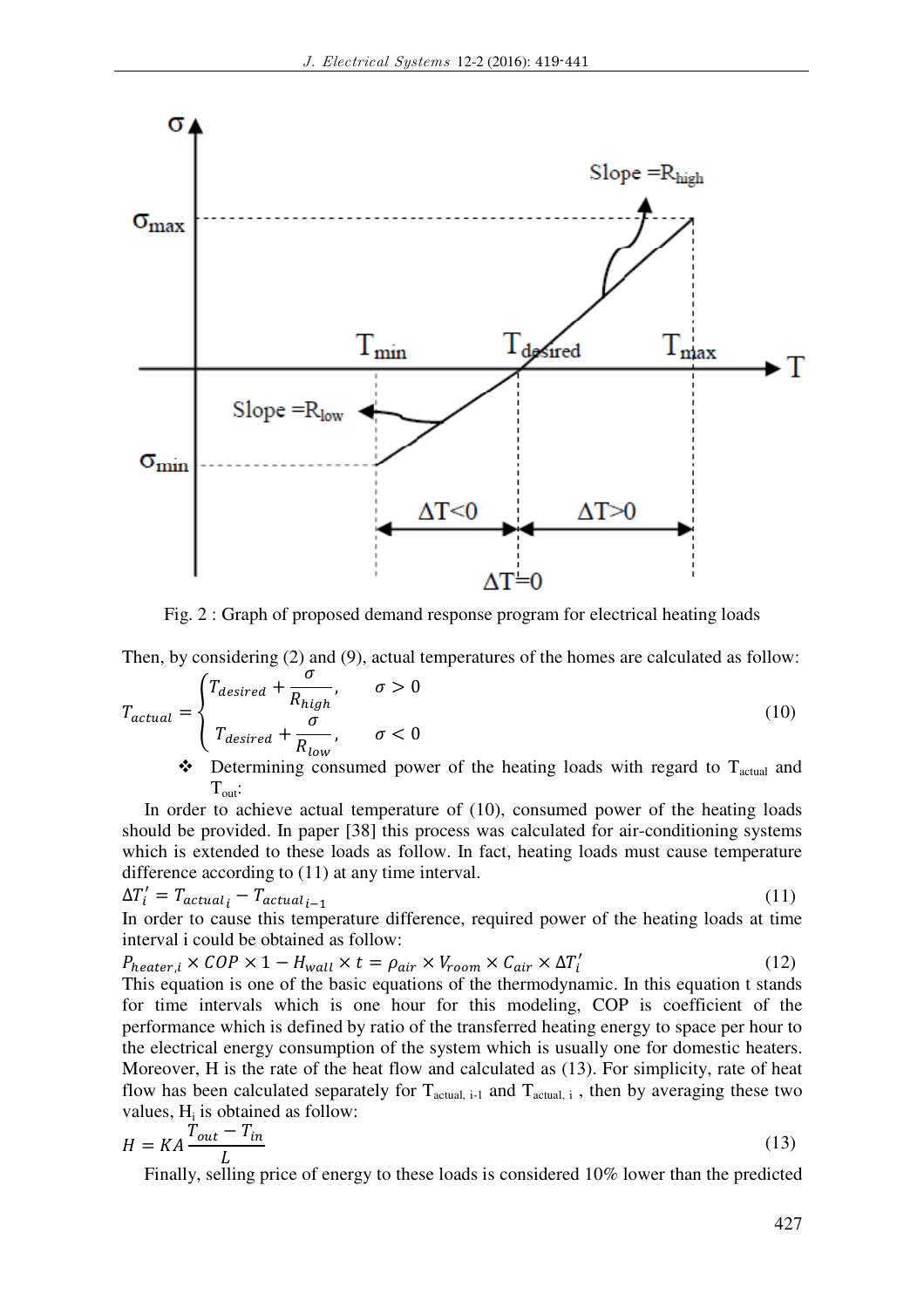mean energy price of UDN. Moreover, other similar domestic loads such as refrigerators, water heaters and air-conditionings could be modeled according to the proposed method.

# *3.3.2.2. Second group (curtailment capability)*

SEMS can curtail demand of these loads according to the operational strategies (technical or economical) and of course by considering welfare level of the consumers. In this paper, lighting loads represent this group. These loads are one of the high consumption loads especially at the early night which result in peak demand.

In the proposed method of DR program for these loads, the illumination level of the lighting loads and consequently the consumption of them are coupled and adjusted with the generation level of the wind turbine and energy price of UDN. In order to apply this proposed method, smart home infrastructures especially smart controllers for lighting loads which each of them consists of an illumination sensor and a controller are required. In the proposed procedure, first illumination level for each section of the home according to the proposed method is calculated. This level must be located between the minimum and suggested illumination level of the place. Then, these amounts are sent to the appropriate smart controller of each lighting loads. Finally, by considering illumination level of the desired place which is measured by illumination sensor, smart controller somehow adjusts lights that total illumination of daylight and lights are equal to the calculated illumination level of that place. In order to regulate lighting loads by the calculated illumination level, electrical ballast could be used. Also, because sensitivity of human eyes characteristic to the light variations is logarithmic so by logarithmic changing of lights, residents would have better feelings

• Calculating illumination level of the lights by the proposed method:

In the lighting calculations, illumination quantity is used which is defined by proportion of the luminous flux to the desired surface ratio. Also, lighting references usually propose minimum and suggested illumination level for various places, such as living rooms, bedrooms, corridors, pavements and etc. In the proposed method, illuminations of the lights are changed in the mentioned interval according to the variation of the wind turbine generation and energy price of UDN.



Fig. 3 : Schematically demonstration of proposed controlling method for lighting loads

In order to cause coupling between illumination levels of the lighting loads and on the other hand wind turbine generation and energy price of UDN, the normalized amount (σ) of these two factors according to (6) has been used too. Fig. 3 shows the relation between this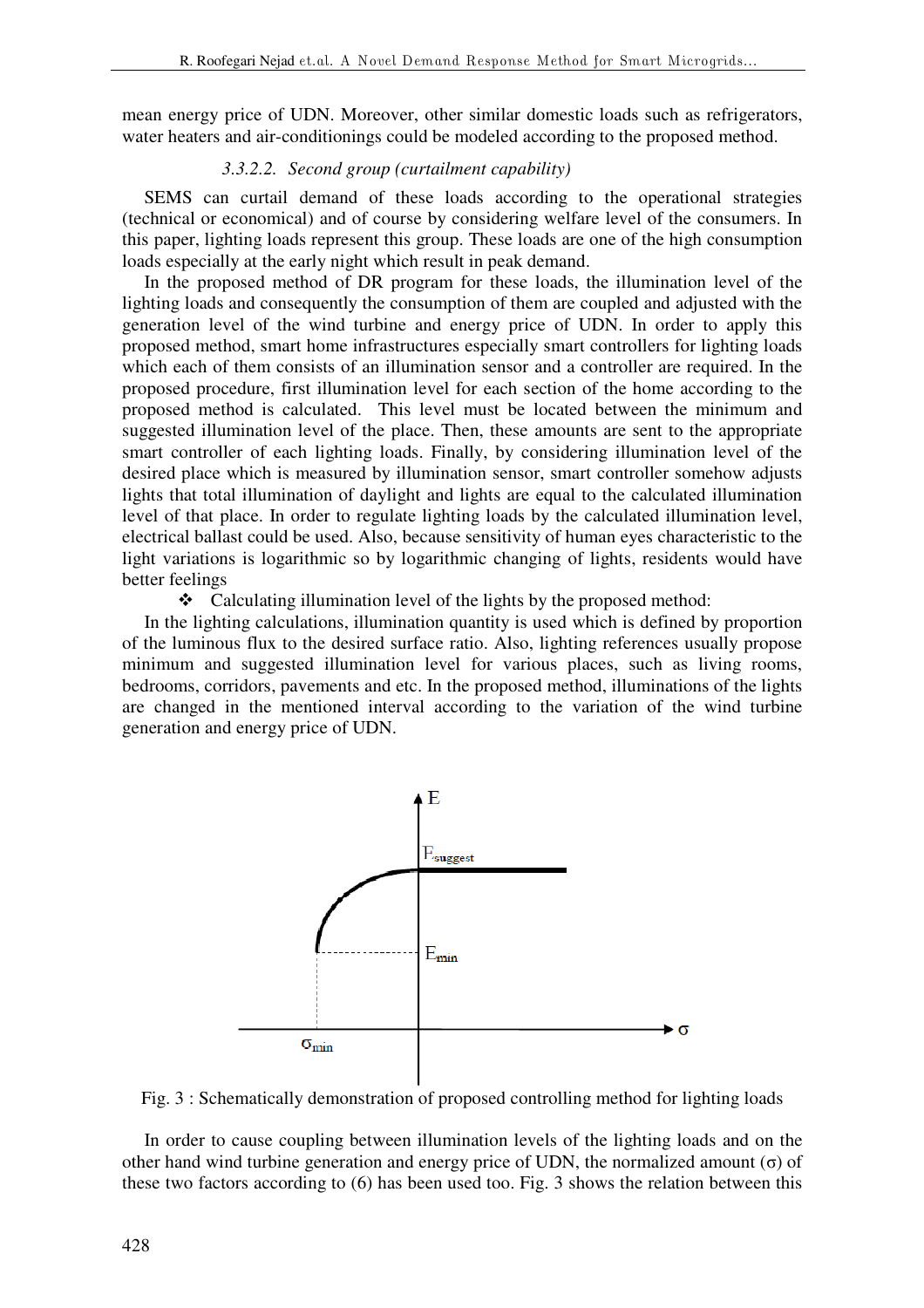normalized factor and illumination level of the lighting loads. According to this figure when  $\sigma$  is positive or zero, the illumination level of the loads are adjusted at the suggested illumination level, but when the σ is negative, this relation is depicted by a parabola curve with downward concavity. More welfare of consumers is the reason for using parabola function so that illumination variations are small in low prices deviations and vice versa.

By considering two points of Fig. 3, (0,  $E_{suggest}$ ) and ( $\sigma_{min}$ ,  $E_{min}$ ), and the fact that the slope of tangent line in (0,  $E_{\text{suggest}}$ ) is zero, equation of Fig. 3 is calculated as follow:

$$
E = \begin{cases} E_{suggest}, & \sigma \ge 0\\ -\frac{E_{suggest} - E_{min}}{\sigma_{min}^2} \sigma^2 + E_{suggest}, & \sigma < 0 \end{cases}
$$
(14)

where E is illuminance flux (Lux), and  $E_{min}$  and  $E_{suggest}$  are minimum and suggested illuminance for the desired place respectively.

 Estimating consumption power of the lighting loads to obtain calculated illumination level of them:

In this section, lighting loads consumption has been estimated in order to achieve desired illumination level. Because total produced illumination of lights does not reach to the desired surface; therefore, coefficient of utilization is defined as (15). Also, φ is defined as (16).

$$
Cu = \frac{\varphi'}{\varphi}
$$
  
  $E_{lmm}$  l. w (15)

$$
\varphi = \frac{E_{lamp} \cdot l \cdot w}{Cu \cdot LLF}
$$
\n(16)

In these equations. Cu and LLF are extracted from the lighting references, depend on type of lamps, chandeliers, and places [39]. In order to achieve illumination level of (14), estimated consumed power of the lighting loads with regard to (16) is calculated as follow:

$$
P_{light} = \begin{cases} \left( E_{suggest} - E_{day} \right) \times \frac{L \cdot w}{C_{u. L L F. \eta}} & \sigma \ge 0\\ \left[ -\frac{E_{suggest} - E_{min}}{\sigma_{min}^2} \sigma^2 + E_{suggest} - E_{day} \right] & \sigma < 0\\ \times \frac{L \cdot w}{C_{u. L L F. \eta}} \end{cases}
$$
(17)

Finally, selling price of energy to these loads is considered 10% lower than the predicted mean energy price of UDN.

## **5. OPERATIONAL MODELING OF THE MICROGRID BY CONSIDERING UNCERTAINTIES**

Microgrids like power grids are required operational scheduling, which generation rate of each units, storage level of batteries, exchange rate of energy with UDN, and controlling strategies of the loads should be determined. In this section a method for optimal operation of a typical microgrid for the next 24 hours has been presented. Also, the proposed DR programs have been considered in that operation scheduling in order to be proven their validation. On the other hand, in order to model and consider the operational uncertainties, Monte Carlo simulation method has been used; so that, many scenarios have been extracted and applied to the operational programs. In fact, in this model the uncertainties of the wind turbine generation, energy price of UDN, demand energy of uncontrollable loads, failure probability of the wind turbine, and disconnection probability with UDN have been considered in the operational planning of the microgrid

### **4.1. Stochastic modeling of uncertainties**

Uncertainty is related to the parameters which have the intrinsic feature of irregularity and uncontrollability. In fact, uncertainty is determined by the distinction of measured,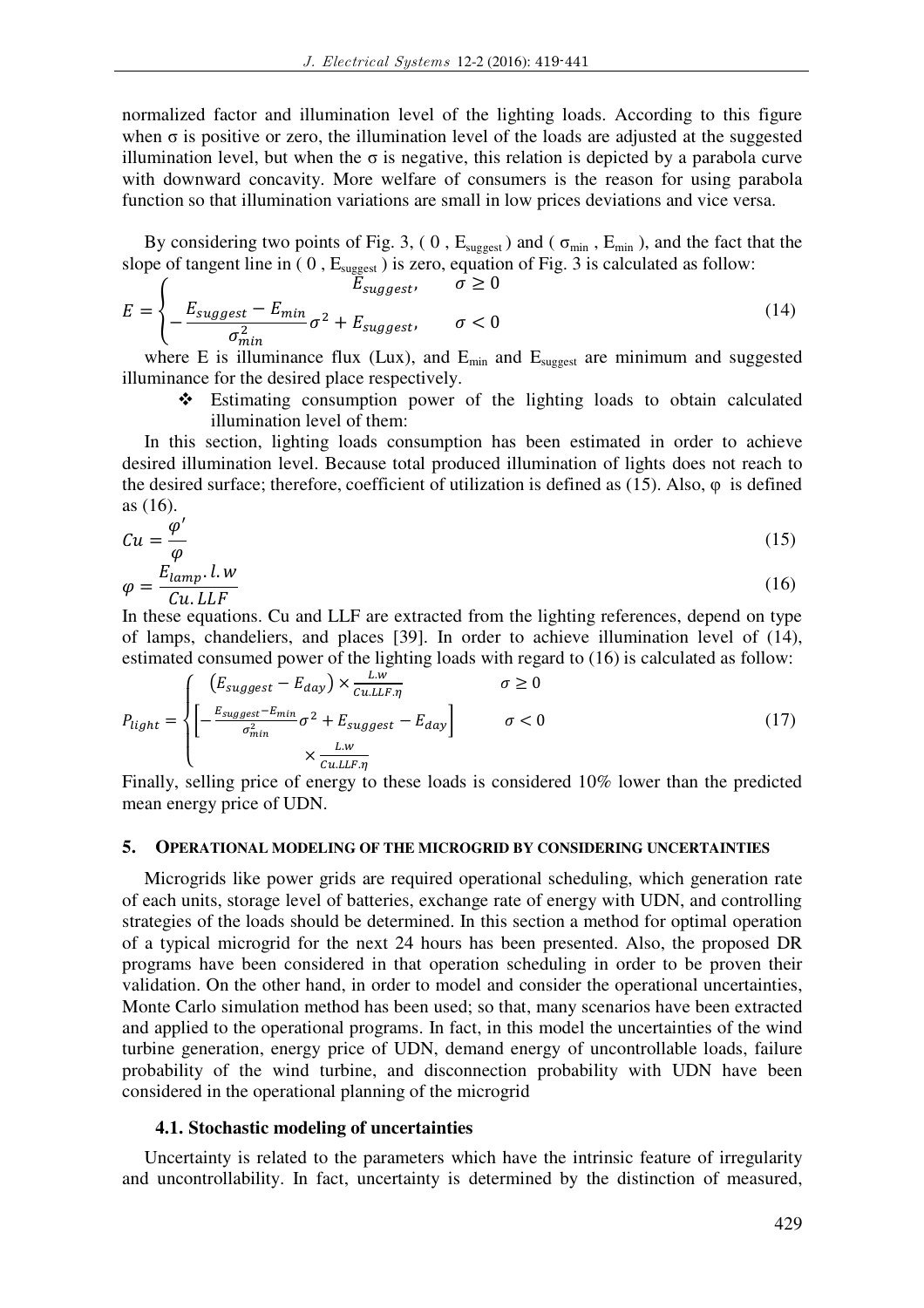calculated, or estimated with observed value. As described before, in this paper Monte Carlo simulation method which is a numerical method, has been applied to modeling the uncertainties of the microgrid operational planning. A numerical simulation is a process of selecting clusters of the values for parameters of the surveyed system and; then, aggregating results and obtaining a solution. Monte Carlo simulation method is based on generating random samples for probabilistic parameters of the system which each of them is named a scenario. In order to produce random scenarios, a probabilistic distribution function (pdf) is defined for each probabilistic parameter. Some basic methods for generating random samples by pdf include inverse transform method, composition method and acceptance rejection method [40]. Among these methods, inverse transform method is the most useful method which is explained in [20], and has been used in this paper too.

For modeling uncertainties of the presented microgrid, each scenario consists of four main parts including wind speed  $(\zeta^s w)$ , energy price of UDN  $(\zeta^s)$  demand energy of uncontrollable loads ( $\zeta_{\text{Pre}}^s$ ), and connection statues with UDN ( $\zeta_{\text{connection}}^s$ ) which each of these parts consists of 24 components, represent 24 operation intervals. Also wind turbine failure probability has been considered by setting wind speed to zero in any scenario. In fact, each scenario consists of a vector as  $\xi^s = \left[\xi_w^s(t), \xi_{\rho_{grid}}^s(t), \xi_{\rho_{nc}}^s(t), \xi_{\text{connect}}^s(t)\right]$ with the probability (or weighting) of  $P_r^s$  which is same for all generated scenarios and is equal to  $1/N_s$  ( $N_s$  is the number of all generated scenarios). The applied producer of generating random scenarios is as paper [19].

In the Monte Carlo simulation method, many scenarios are generated which each of them must be considered in the operational program. In order to decrease operational program run-time, scenario reduction method is used; so that, similar scenarios are found by Euclidean norm and removed which is described in [19]. This reduction process is continued until the reasonable and desired numbers of scenarios are remained. Then each of these scenarios is applied to the operational program and the results are saved. Finally these saved results are aggregated by statistic models such as normal distribution function. In this paper these aggregated results have revealed the validation of the proposed demand response programs.

#### **1.2. Formulation of the optimal operation for the proposed microgrid**

In this section, an optimum operational model for the presented microgrid within the next 24 hours has been presented. Also, by the Monte Carlo simulation method, operational uncertainties have been considered in this model. In this regard, an objective function (OF) with the aim of maximizing total profit has been presented. In fact, by optimizing this OF, microgrid manager could adjust operation strategies including generation rate of the dispatchable units, charging level of ESSs, and exchanged amount of energy with UDN. General structure of the mentioned OF is as follow:  $24$ 

$$
OF = Max \sum_{t=1}^{2} \{ Income(t) - Cost(t) \}
$$
\n(18)

where income(t) and cost(t) are total incomes and costs of the microgrid at time interval t respectively. The total incomes of the presented microgrid consist of selling energy to UDN and to loads. Also the total costs of this microgrid consist of purchasing energy from UDN, and operation costs of microturbines, wind turbines, and ESSs. Therefore the OF of (18), with regard to these descriptions are created as follow: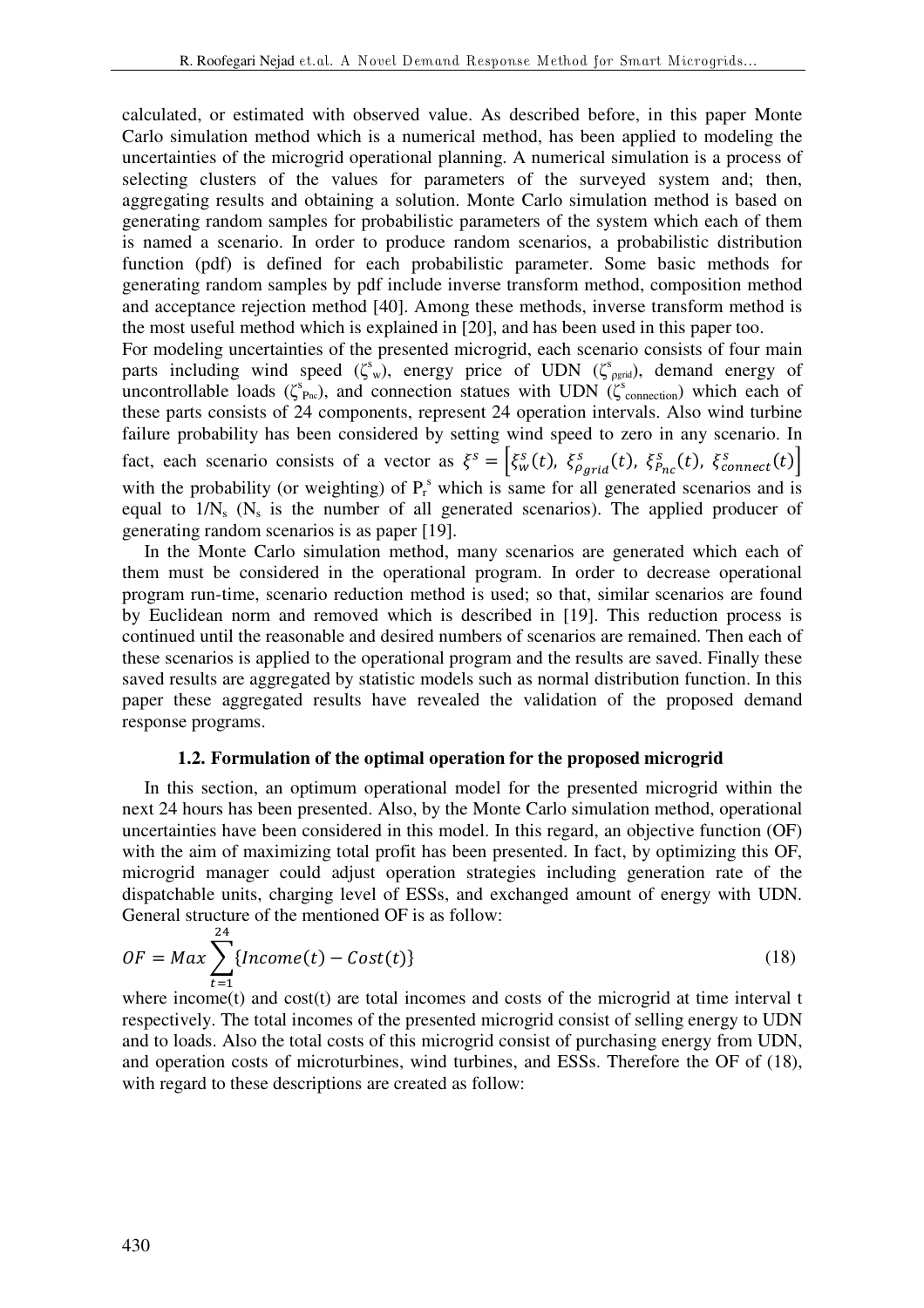$$
OF = Max \sum_{t=1}^{24} \left\{ \left[ P_{grid}(t) \times \rho_{grid}(t) + \left( \sum_{i=1}^{n} P_{nc i} \right) \times \rho_{nc}(t) + \left( \sum_{i=1}^{n} P_{heater i} \right) \right] \times \rho_{heater}(t) + \left( \sum_{i=1}^{n} P_{light i} \right) \times \rho_{ight}(t) \right\}
$$

$$
- \left[ \sum_{j=1}^{x} C_{mt-j} (P_{mt}(t)) + C_{wt}(t) + C_{bat}(t) \right] \right\}
$$
(19)

In this equation index i represents relating loads which are connected to busbar i. Remarks:

- Positive  $P_{grid}$  represents the selling energy to UDN, and negative  $P_{grid}$  represents the purchasing energy from UDN by the microgrid.
- Positive  $P_{bat}$  means discharging ESS and negative  $P_{bat}$  means charging ESS.
- Demand power of the uncontrollable loads is determined by Monte Carlo scenarios.
- Demand power of the heater loads and lighting loads are determined by predicted values and controlled by the proposed demand response programs.
- The energy price of UDN is determined by Monte Carlo scenarios.
- The generated power of the wind turbine is determined by  $(1)$  with regard to each Monte Carlo scenarios. This Generation is applied in the power balance constraint.

### *1.2.1. Operational constraints*

In order to optimum operation of the presented microgrid by OF of (19), some equal and unequal constraints must be considered too. Part of these constraints is related to the generating units, which have been presented in related section and references but others are systematic constraints that are presented in the following.

### *1.2.1.1. Power balance*

At each time interval, total generated and purchased power must be equal with the total consumed and sold power as follow:

$$
P_{grid}(t) + P_{nc}(t) + P_{heater}(t) + P_{light}(t) = P_{mt}(t) + P_{wt}(t) + P_{bat}(t)
$$
\n(20)

### *1.2.1.2. Maximum exchangeable power with UDN*

Because of the technical constraints such as capacities of distribution transformer, breakers, or distribution network, the exchanged power with UDN is limited as follow:  $|P_{ari\tilde{d}}(t)| \leq P_{ari\tilde{d}}^{max}$  $\max_{\text{grid}}$  (21)

#### *1.2.1.3. Lower and upper voltage magnitude limits for busbars*

Voltage magnitude limits, are often given by very strict standards. High or low voltages contribute to the problems such as damaging end user power devices or instability in the distribution system which leads to the unwanted and economically disadvantages such as partial unavailability of the electricity for end users. In order to prevent from these problems, each node or busbar voltage should be limited as follow:

$$
V_i^{min} \le |V_i| \le V_i^{max} \qquad i = 1, \dots, N \tag{22}
$$

## *1.2.1.4. Total active power capacity of the branches*

Active power constraint of the distribution lines which is in fact, the current limitation of the branches is resulted from thermal stability of lines. This constraint is specified by cables area of the cross section and is presented as follow:

$$
\left|P_{L_{i-j}}\right| \le P_{L_{i-j}}^{\max} \tag{23}
$$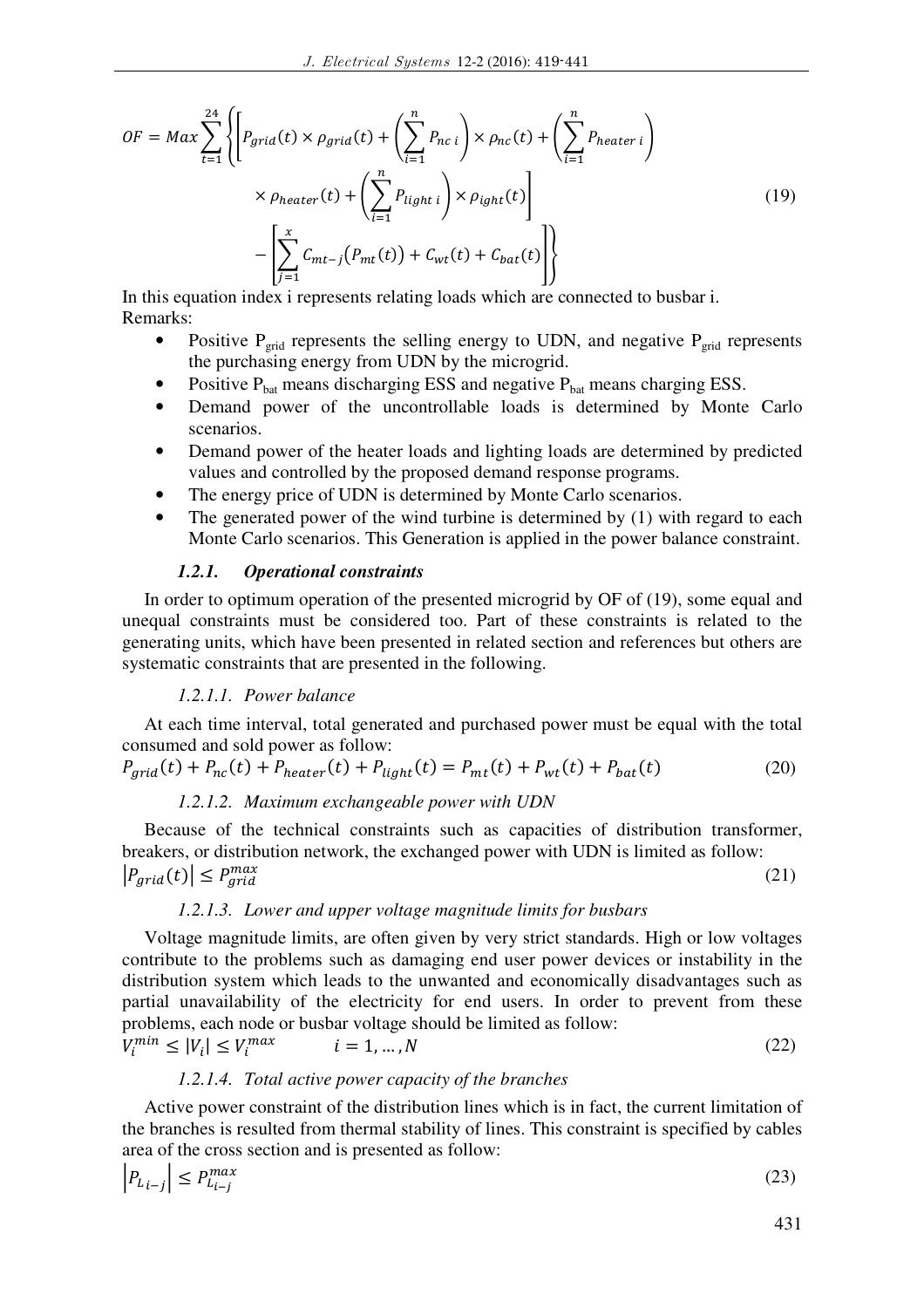where  $L_{i-i}$  designated the distribution line between two nodes of i and j.

## **6. NUMERICAL EXAMPLES**

In order to validate the proposed demand response programs, they have been applied and simulated in a typical microgrid. The simulation procedure of this microgrid is as follow:

- 1. Receiving hourly predicted value for wind speed, temperature, energy price of UDN, demand power of loads.
- 2. Applying proposed DR programs for described three groups of loads, and determining their demand.
- 3. Organizing pdf for each of the uncertain factors at all 24 operational intervals.
- 4. Generating described random scenarios by the Monte Carlo simulation method for all 24 operation intervals.
- 5. Reducing number of scenarios by the scenario reduction method in order to reduce simulation run-time.
- 6. Applying all these scenarios separately to the operational planning program of the microgrid and saving all results for decision variables.
- 7. Aggregating the results by the normal distribution function for total profit of microgrid.

In this regard, a microgrid with the structure of Fig 4 has been considered. This microgrid consists of three busbars. The main busbar (busbar0) is connected to the other two busbars through overhead lines with the specified impedance. Also the wind farm with the capacity of 400kW and a battery bank of 300kWh are connected to this busbar too. On the other hand, this busbar is connected to the upstream distribution network through a transformer post with the rated capacity of 400kW and capability of the bidirectional power exchanging. Moreover, two groups of residential loads consisting uncontrollable loads, heaters and lighting loads situated at both section 1 and 2. The predicted demands of uncontrollable loads and controllable loads before implementing the proposed DR methods have been shown in Fig 5. Furthermore, for more reliability two microturbines connected to the both busbar1 and busbar2. In addition, In order to have adequate reserve in this microgrid, it has been assumed that the minimum charging level of ESS is 75kWh. More detailed specifications of this prototype microgrid have been shown in Fig 4.

In this microgrid, operational intervals have been considered in one hour; as a result, each uncertain factor consists of 24 sections in the random scenarios. In this regard, first 2000 random scenarios have been generated; then, they have been reduced to 200 numbers by the scenario reduction method. In fact, it is assumed that these scenarios would cover all the uncertain attitudes of the microgrid operation. In order to produce random scenarios, distribution functions for each uncertain factor with regard to the presented models in [19] have been calculated and shown by Table 1. In this table, mean values of the uncertain factors are predicted value of them. Moreover, random scenarios for the failure probability of the wind turbine and disconnection probability for UDN, have been generated according to the presented model in [19].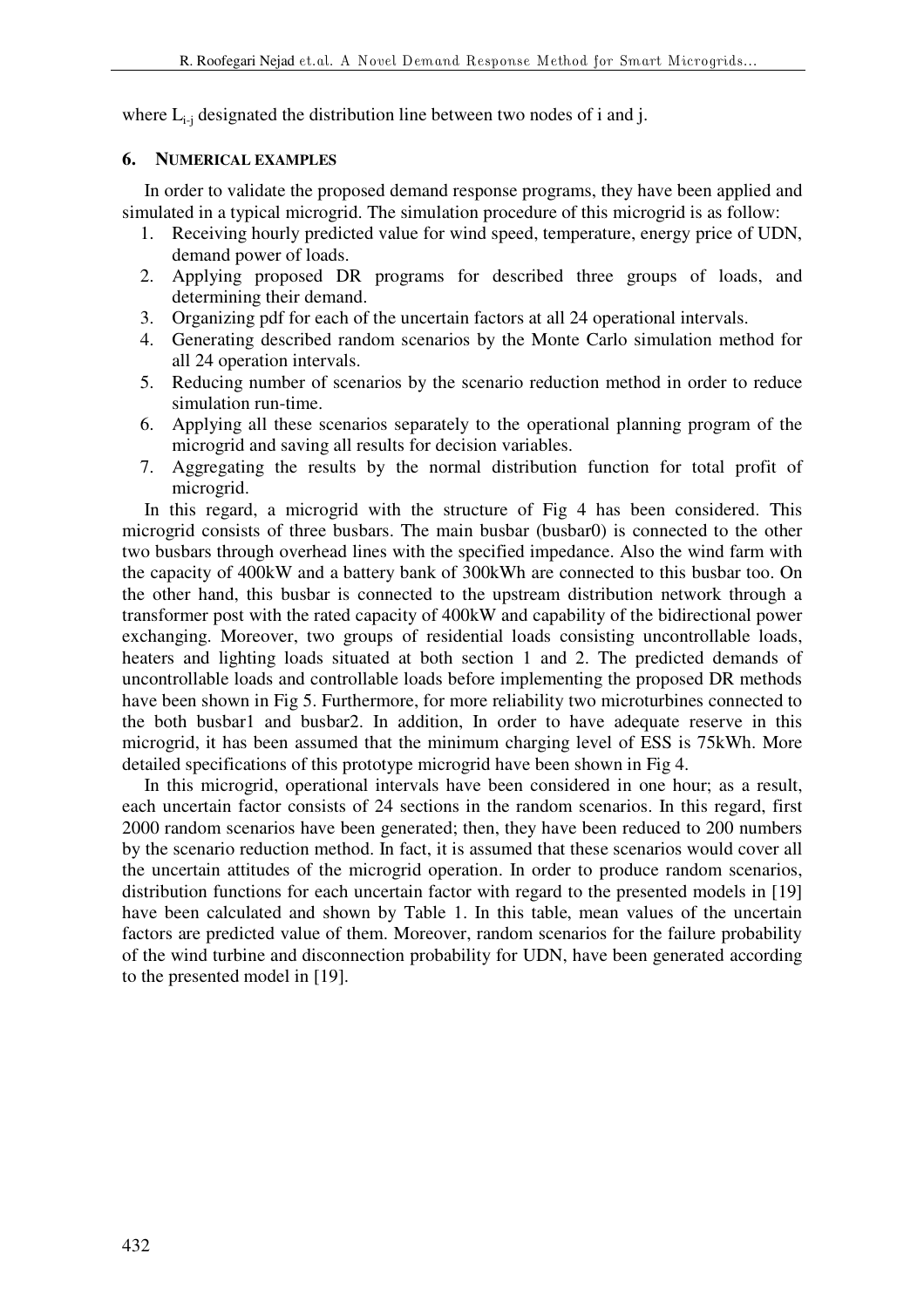

Fig. 4 : General network structure of proposed microgrid



Table 1 : Mean and standard deviation values of wind speed, energy cost of UDN, and demand of critical loads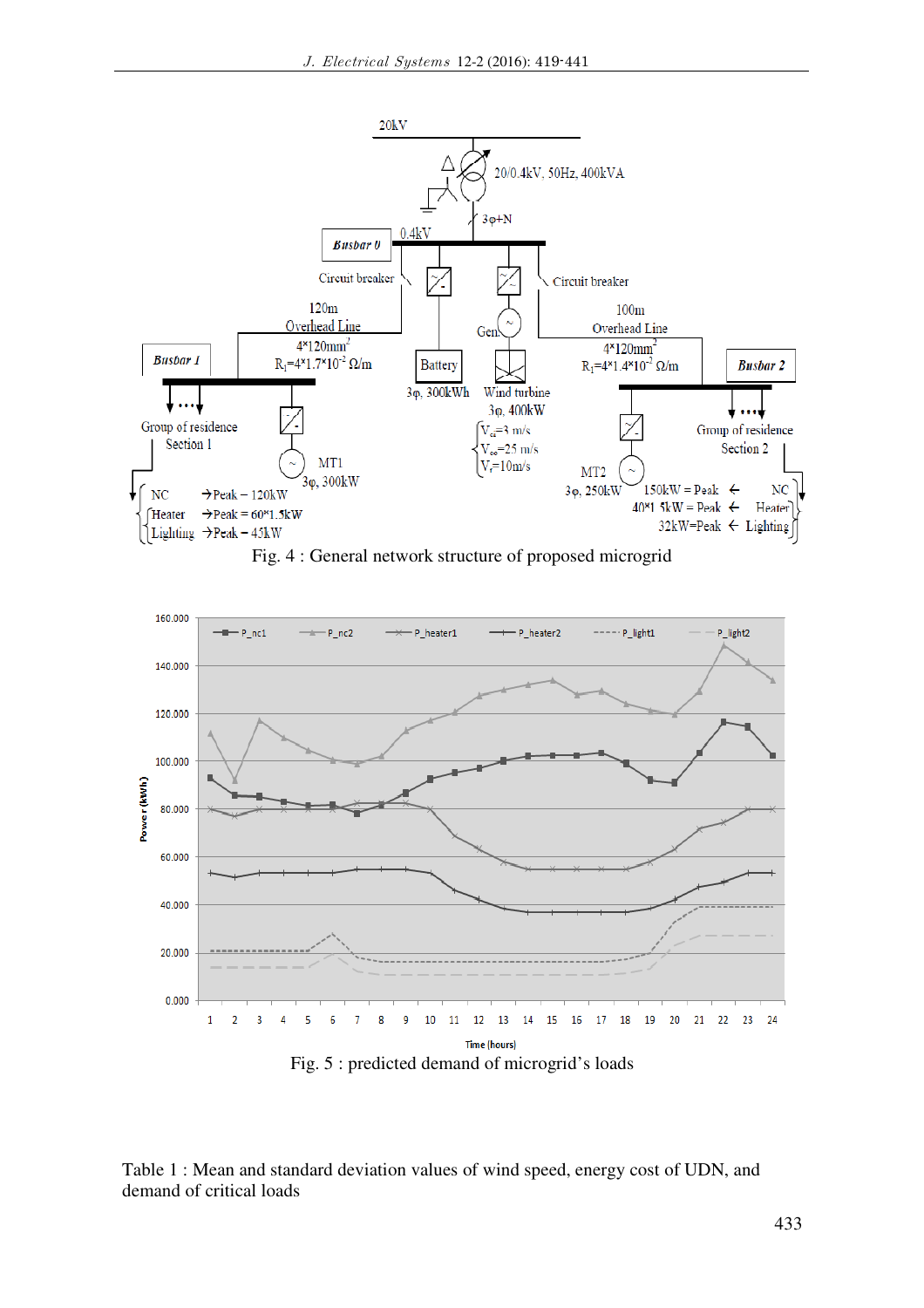| Period<br>(hour) | Wind speed            |                 |        | Energy cost (\$/kWh) |       | NC Loads (kW)<br>Section 1 |        | NC Loads (kW)<br>Section 2 |  |
|------------------|-----------------------|-----------------|--------|----------------------|-------|----------------------------|--------|----------------------------|--|
|                  | Rayleigh Distribution |                 |        | Normal Distribution  |       | <b>Normal Distribution</b> |        | Normal<br>Distribution     |  |
|                  | $\overline{V}(m/s)$   | Scale parameter | Mean   | St. De.              | Mean  | St. De.                    | Mean   | St. De.                    |  |
| $\mathbf{1}$     | 3.3                   | 3.70            | 0.0254 | 0.0092               | 77.62 | 4.38                       | 89.55  | 5.26                       |  |
| $\mathfrak{2}$   | 2.6                   | 2.91            | 0.0145 | 0.0097               | 71.53 | 4.03                       | 73.89  | 4.84                       |  |
| 3                | 2.8                   | 3.16            | 0.0146 | 0.0083               | 72.12 | 3.57                       | 93.74  | 4.28                       |  |
| $\overline{4}$   | 2.9                   | 3.27            | 0.0184 | 0.009                | 69.33 | 3.30                       | 87.99  | 3.96                       |  |
| 5                | 3.7                   | 4.17            | 0.0144 | 0.0079               | 67.84 | 3.30                       | 83.81  | 3.96                       |  |
| 6                | 3.0                   | 3.37            | 0.0113 | 0.0108               | 68.14 | 3.11                       | 80.56  | 3.74                       |  |
| $\overline{7}$   | 2.7                   | 3.01            | 0.0048 | 0.0083               | 65.18 | 2.01                       | 79.41  | 2.41                       |  |
| 8                | 1.0                   | 1.07            | 0.0098 | 0.0079               | 68.22 | 1.53                       | 81.87  | 1.84                       |  |
| 9                | 2.1                   | 2.37            | 0.0144 | 0.0056               | 72.36 | 1.43                       | 90.44  | 1.72                       |  |
| 10               | 3.6                   | 4.00            | 0.0232 | 0.0077               | 77.20 | 1.81                       | 93.84  | 2.18                       |  |
| 11               | 4.8                   | 5.38            | 0.0313 | 0.0099               | 79.46 | 1.94                       | 96.55  | 2.33                       |  |
| 12               | 6.0                   | 6.77            | 0.0331 | 0.0231               | 81.03 | 2.57                       | 102.04 | 3.09                       |  |
| 13               | 7.2                   | 8.08            | 0.0281 | 0.0191               | 83.66 | 3.57                       | 103.99 | 4.29                       |  |
| 14               | 8.7                   | 9.79            | 0.028  | 0.0165               | 85.06 | 4.04                       | 105.67 | 4.84                       |  |
| 15               | 9.2                   | 10.36           | 0.0203 | 0.0166               | 85.34 | 4.33                       | 107.20 | 5.20                       |  |
| 16               | 9.9                   | 11.11           | 0.0272 | 0.0191               | 85.32 | 4.47                       | 102.39 | 5.37                       |  |
| 17               | 9.1                   | 10.21           | 0.0326 | 0.0197               | 86.33 | 4.53                       | 103.59 | 5.44                       |  |
| 18               | 8.3                   | 9.40            | 0.0275 | 0.0094               | 82.70 | 3.15                       | 99.24  | 3.78                       |  |
| 19               | 7.9                   | 8.85            | 0.0262 | 0.0109               | 76.83 | 4.26                       | 97.00  | 5.11                       |  |
| 20               | 6.9                   | 7.80            | 0.033  | 0.0149               | 75.85 | 5.78                       | 95.83  | 6.93                       |  |
| 21               | 6.2                   | 7.03            | 0.0348 | 0.0102               | 86.30 | 4.11                       | 103.56 | 4.93                       |  |
| 22               | 5.3                   | 6.02            | 0.055  | 0.0079               | 97.08 | 2.41                       | 118.90 | 2.89                       |  |
| 23               | 3.7                   | 4.14            | 0.0395 | 0.0116               | 95.35 | 4.24                       | 113.22 | 5.09                       |  |
| 24               | 3.1                   | 3.44            | 0.0148 | 0.0096               | 85.32 | 4.39                       | 107.19 | 5.91                       |  |

In this model, OF of (19) by considering its constraints has been applied for the optimal operation of it. This OF has been optimized by the partial swarm optimization method. This process is applied according to the described procedure in the beginning of this section. Also, decision variables consist of microturbines generation level, exchanging energy with UDN and energy storage level of ESS.

Typical simulation for each proposed controlling methods of loads and effect of them on the operation of the microgrid are investigated as below.5.1. Simulating the proposed DR programs

## *5.1.1. Heating Loads*

In this microgrid there are one hundred heating loads, each one with 1.5kW rated power consumption. Every one of these heaters has been installed at a house with about 200 square meter area. In this place, heat exchanging is done with around walls and windows which are formed 20% of walls. Also the desired temperature for residents is  $24^{\circ}$ C;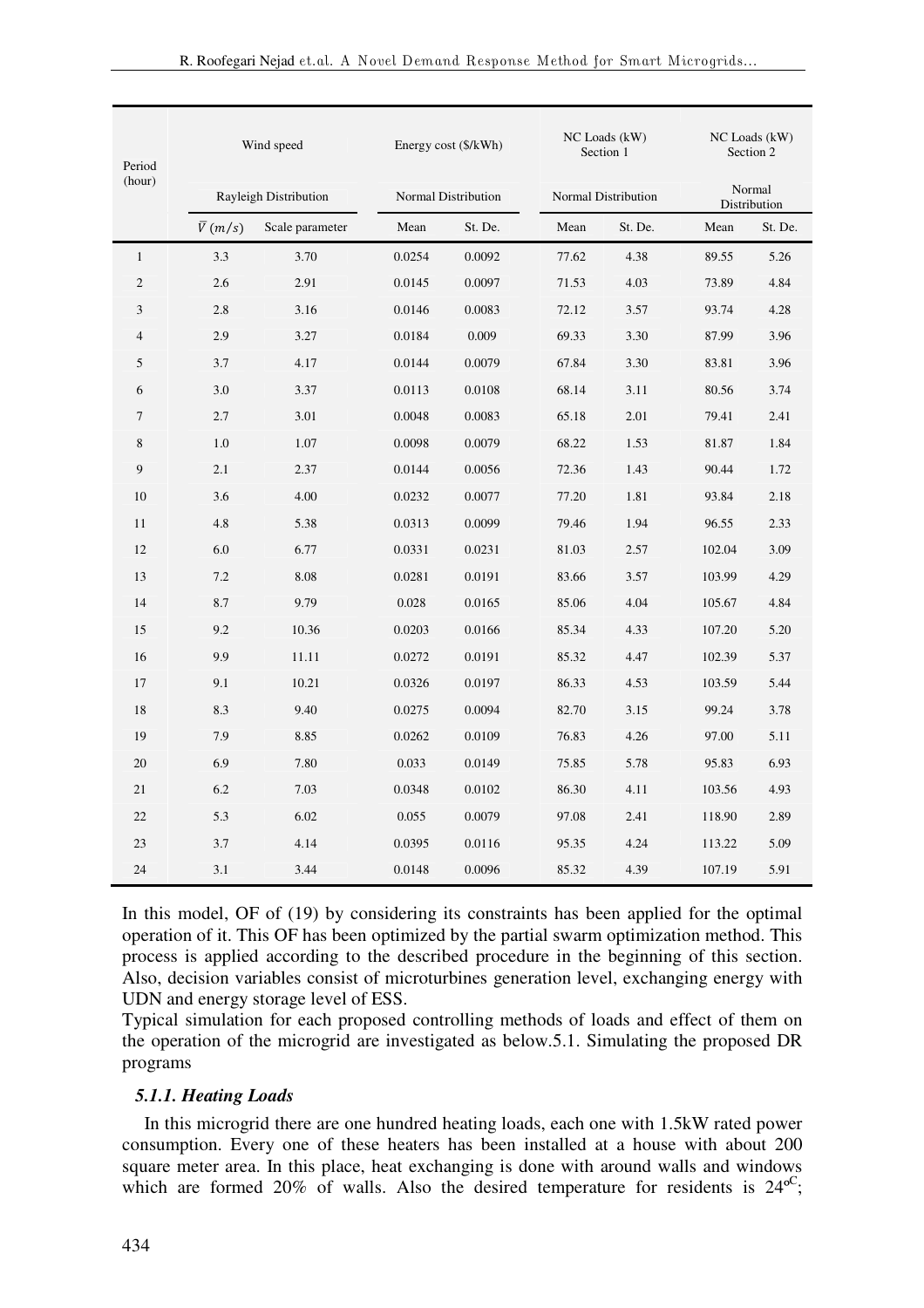however, they can tolerate scope of  $22^{\circ}$  to  $27^{\circ}$ . Furthermore, there are 60 implemented heater loads on Busbar1 and 40 on Busbar2. In addition, the predicted outside temperature has been shown in Fig 6.



Fig. 6 : Inside temperature before and after implementing the proposed DR method for heating loads and predicted outside temperature

According to the proposed DR method for these loads, the inside temperature is related to wind energy and energy price of UDN which is exhibited by Fig 6. Moreover, for better realization, Fig 7 demonstrates consumed power of these loads in section 1, before and after implementing the proposed DR program. These values are related to the mean scenarios of the wind speed and energy price of UDN which are also shown by this figure. Due to this figure, when the wind generation is more than and the energy price is lower than their mean values, the inside temperature is adjusted more than the desired temperature which results in saving energy as thermal energy. However, if these uncertain factors are vice versa, the inside temperature is adjusted less than the desired temperature in order to decrease consumption level of these loads. In fact, the inside temperature is somehow adjusted to meet the required controlling goals. In a word, the consumed power of these loads is coupled with the wind energy and energy price of UDN as it is shown by these figures.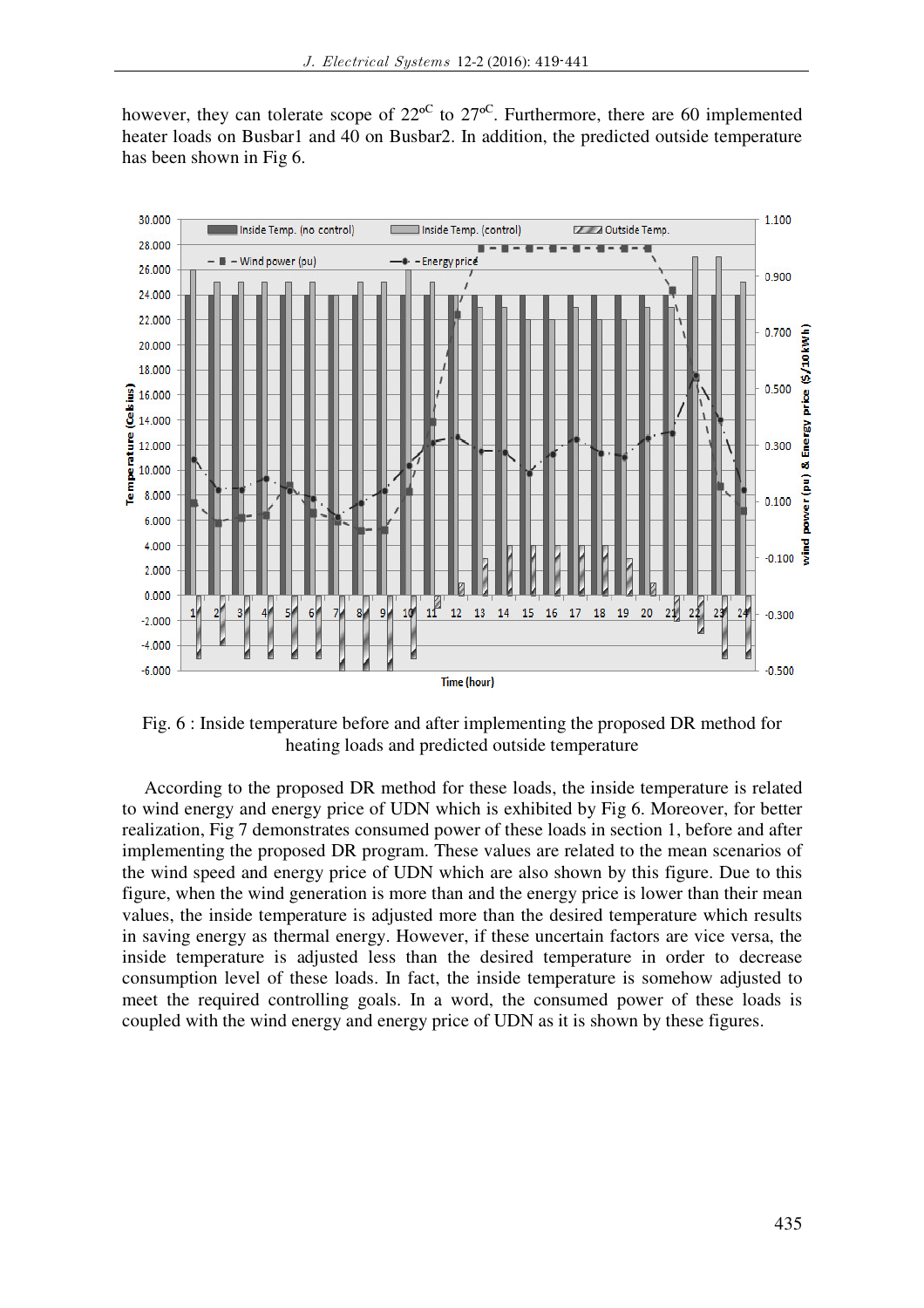

Fig. 7 : Total demand of heating loads in section 1 before and after implementing the proposed DR method for the mean values scenario

| place                 | proposed<br>illumination<br>level (Lux) | minimum<br>illumination<br>level (Lux) | required<br>flux on<br>surface<br>(Lm) | type of lamp                           | number<br>of<br>lamps | $\eta$ (Lm/W) | $DF(\%)$       |
|-----------------------|-----------------------------------------|----------------------------------------|----------------------------------------|----------------------------------------|-----------------------|---------------|----------------|
| living room           | 200                                     | 70                                     | 24193                                  | compact<br>fluorescent<br>(57W) 4300Lm | 6                     | 75.44         | 60             |
| kitchen               | 200                                     | 100                                    | 8744                                   | compact<br>fluorescent<br>(57W) 4300Lm | 3                     | 75.44         | 30             |
| bedroom               | 100                                     | 50                                     | 3278                                   | compact<br>fluorescent<br>(26W) 1800Lm | $\overline{2}$        | 69.23         | 30             |
| corridor              | 100                                     | 40                                     | 10582                                  | fluorescent<br>(39W) 3100Lm            | $\overline{4}$        | 79.49         | $\overline{0}$ |
| reading<br>room       | 500                                     | 300                                    | 3809                                   | compact<br>fluorescent<br>(57W) 4300Lm | $\mathbf{1}$          | 75.44         | 70             |
| Outside<br>(pavement) | 6                                       | 2                                      | 3113                                   | compact<br>fluorescent<br>(42W) 3200Lm | 1                     | 76.19         | 100            |

Table 2 : Lighting specification and the required lighting flux for desired places

## *5.1.2. Lighting Loads*

In this typical microgrid, all used lamps are in type of compact or conventional fluorescent lamps. Also, it has been supposed that, this microgrid consists 30 living rooms in section 1 and 20 in section 2, 30 kitchen in section 1 and 20 in section 2, 75 bedrooms in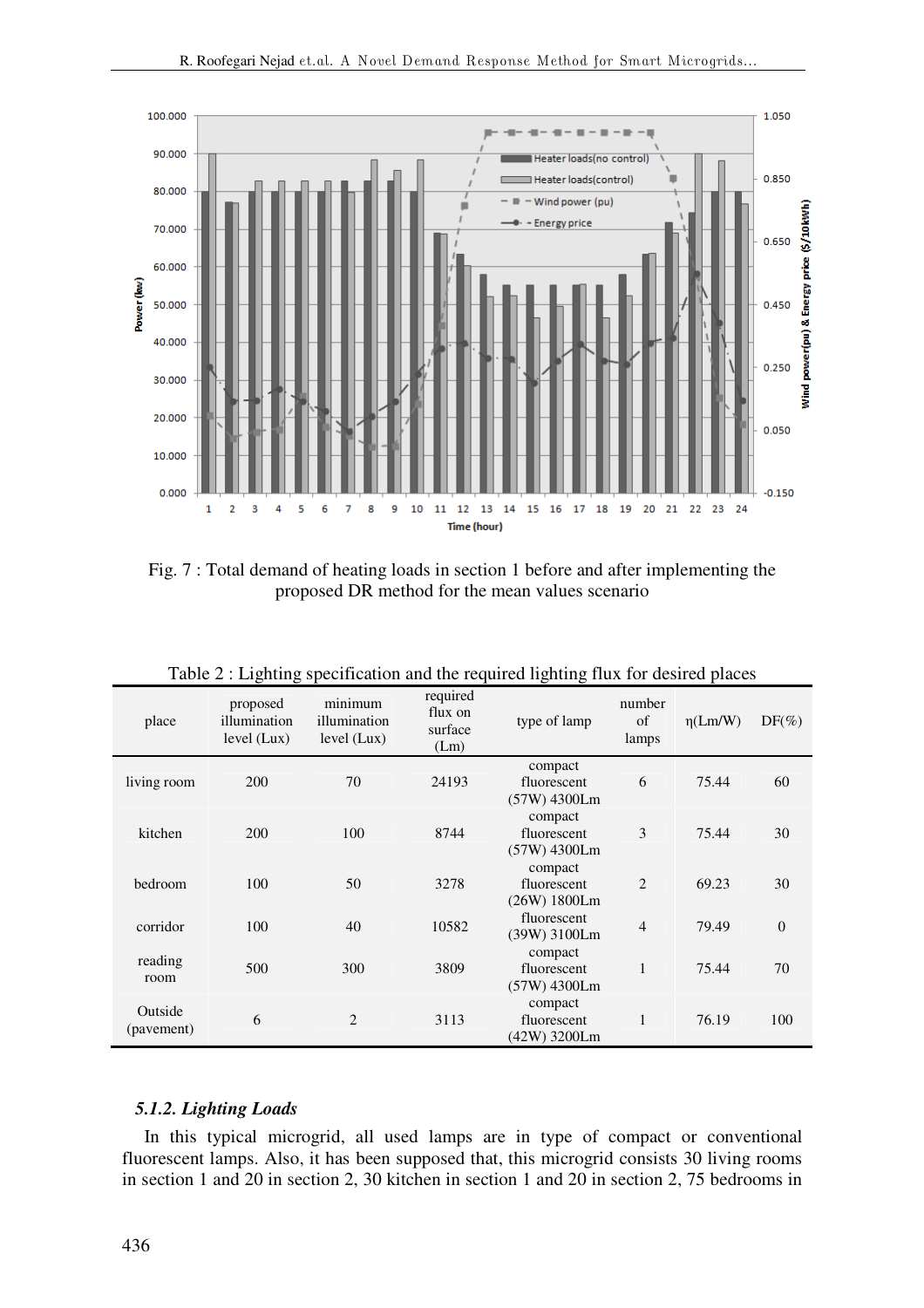section 1 and 75 in section 2, 120 corridor lights in section 1 and 80 in section 2, 30 reading room in section 1 and 20 in section 2 and finally 120 outside lights in section 1 and 80 in section 2. Table 2 shows the lighting specifications and calculated results of the required lighting flux for each of the given places, which was extracted from lighting references. In this table, amount of the daylight illumination which enters to the desired place is shown by DF and is calculated as (24). Moreover the illumination of daylight in this simulation has been shown by Fig. 8.



Fig. 8 : Predicted illumination of daylight for each time interval



Fig. 9 : Total demand of lighting loads before and after implementing the proposed DR program for mean values scenario



According to the proposed DR method for these loads, their demands are coupled with wind energy and energy price of UDN. For better realization, Fig. 9 shows the total demand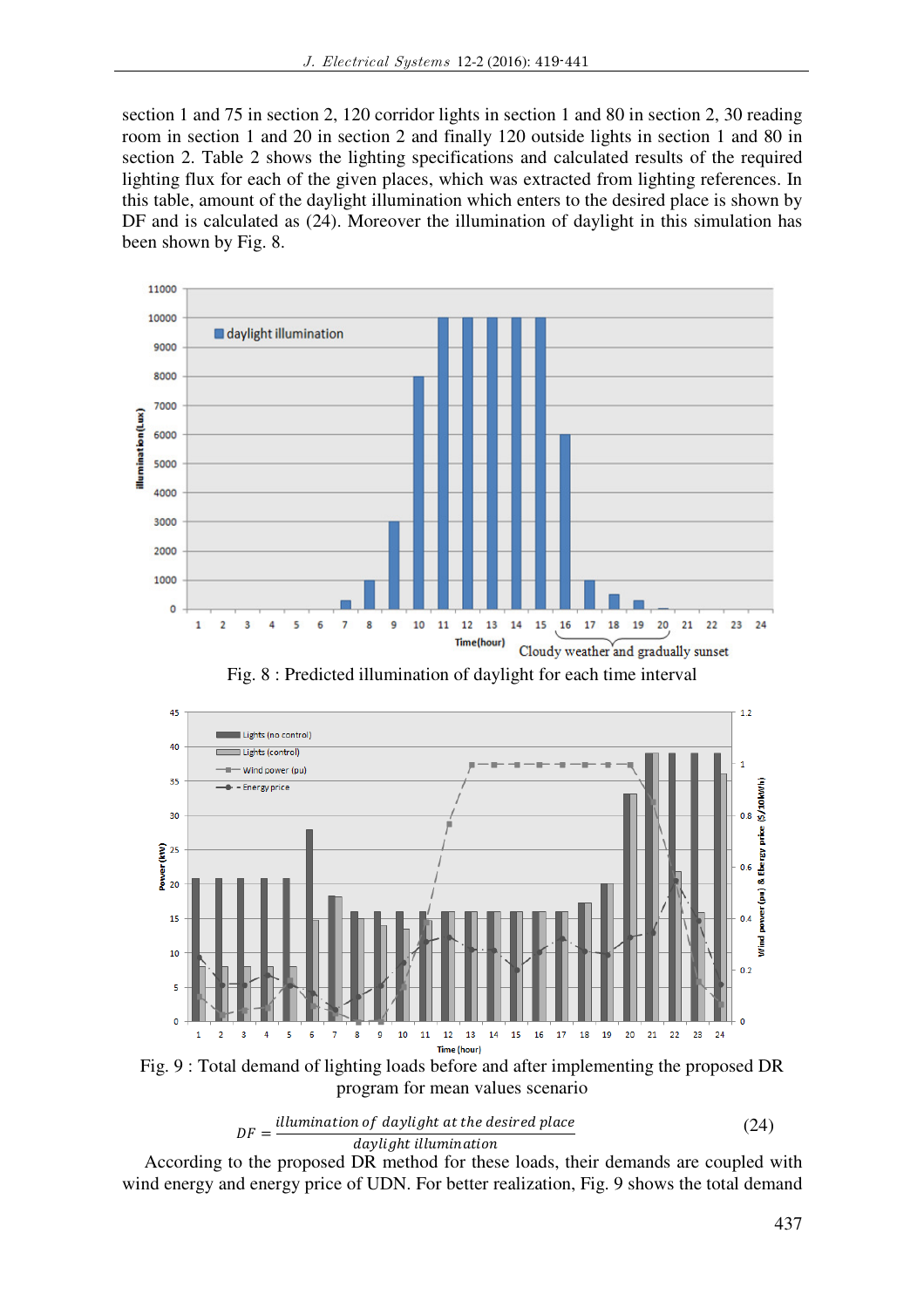power of these loads before and after implementing the proposed controlling method with regard to the mean values scenario of wind energy and energy price. According to this figure, when wind energy is reduced and energy price of UDN is increased, the consumed energy of these loads has been reduced; however, in other time intervals the consumed energy of these loads is almost equal with the consumption levels before controlling them

# **5.2. Simulating the operation of the presented microgrid**

In this simulation, in order to validate the proposed DR methods, two operational cases for the presented microgrid have been considered, and the results have been compared.

# *5.2.1. Case 1*

In this case, none of the proposed DR programs have been implemented in the operation of the typical microgrid. Therefore, all microgrid loads have been operated in their normal condition. Moreover, all uncertainties have been engaged in the operation of the microgrid by Monte Carlo simulation method which was described before. Respectively, random scenarios were generated with regard to table 1; then, they were reduced by scenario reduction method. Next, these scenarios were simulated and operational results have been aggregated by the normal distribution function. Fig. 10 shows the approximated normal distribution function for the total operation profit of the microgrid. According to this figure, mean profit of the microgrid operation in this case is 97.48\$.



Fig. 10 : Probability distribution function for total operation profit of microgrid in Case 1

# *5.2.2. Case 2*

In this case, microgrid specifications are similar to the previous case in that all uncertainties have been modeled by the Monte Carlo simulation method. Furthermore, in order to show validity of the proposed DR methods for heater loads and lighting loads, they have been implemented according to the mentioned assumptions in the operation of the microgrid. Fig. 11 shows the probability distribution function of the total operational profit of the microgrid in this case, which its mean value is 120.9\$. By comparing this value with the previous case, it can be deduced that microgrid operation profit has been increased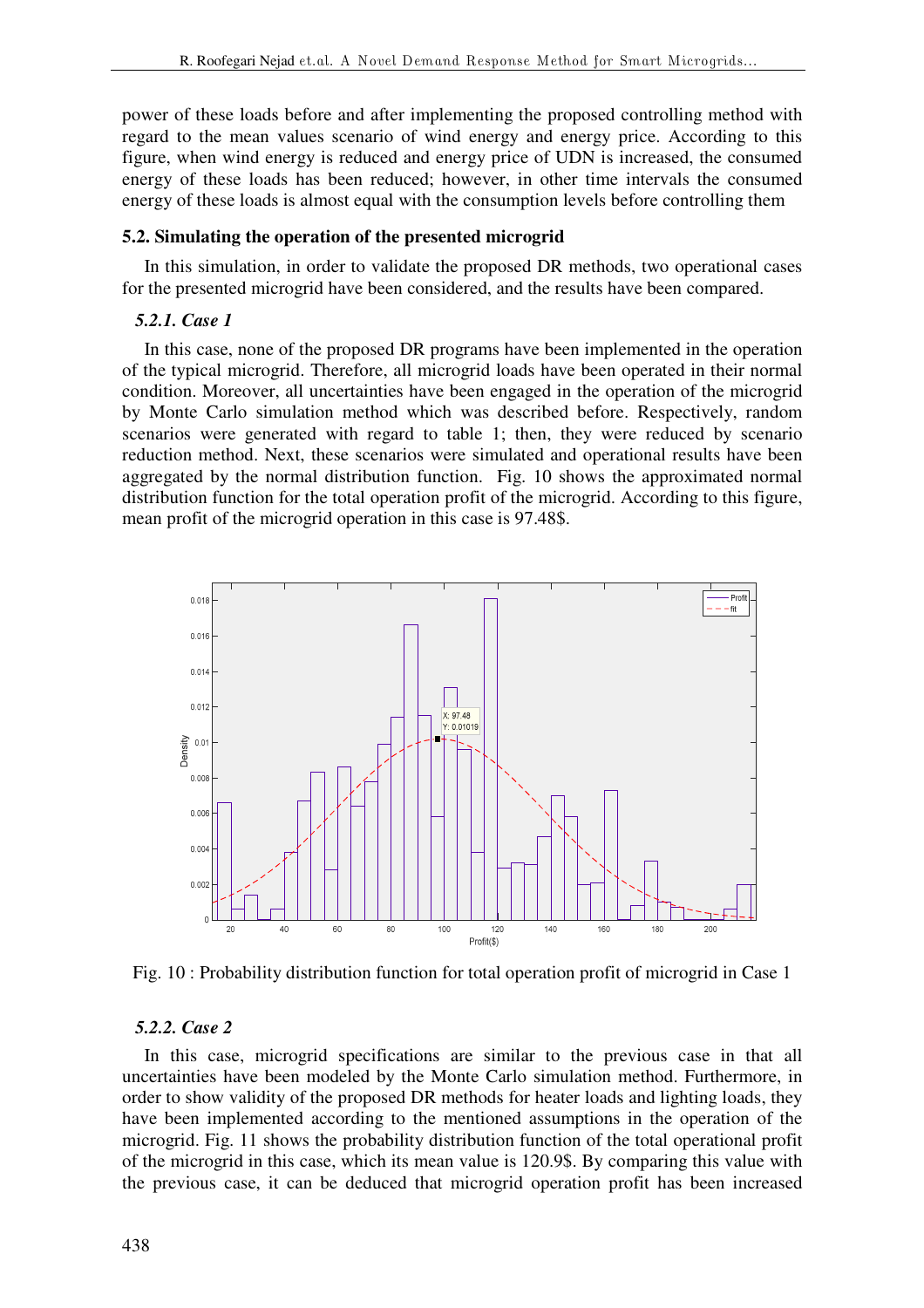significantly. Furthermore, the high values of the profit distribution function are increased. Also, it is obvious that, the low section of the distribution function has been shrunken in regard to the previous case function. Thus, by implementing the proposed DR methods, the operation loss risk of the microgrid has been reduced.



Fig. 11 : Probability distribution function for total operation profit of microgrid in Case 1

### **7. CONCLUSIONS**

In this paper, new demand response programs for the typical domestic loads within the framework of the smart microgrids, were proposed. In this regard, total loads of the microgrid were classified into two groups of the energy storage capability and curtailment capability. Next, each of these groups was represented by a typical load and for each of them a new DR method was proposed. In these methods, consumed energy of loads is coupled to the wind power and energy price of upstream distribution network (UDN). In other words, these methods are a tool to deal with the operation uncertainties of microgrid such as wind power and energy price of UDN. Moreover, in these methods the welfare level of consumers and discount in their energy bill were considered. Finally, these methods were considered in the operation of a typical microgrid.

 The desired microgrid of this paper includes wind turbine representative for nondispatchable resources and microturbine representative for dispatchable resources. In this model, by Monte Carlo simulation method, uncertain factors including wind generation, energy price of upstream distribution network (UDN), demand power of critical loads, disconnection probability from UDN, and failure probability of wind turbine were considered in the operation program. This method could cover all probabilistic conditions and finally presents a probability distribution function for each of the decision variables which could be used in the operational scheduling of the microgrid. Also, in order to optimize the operation of this microgrid, PSO method was used which achieves to the optimum point in continuous environmental of this problem with many decision variables at a relatively short time.

In this paper, various scenarios and cases were simulated and the obtained results were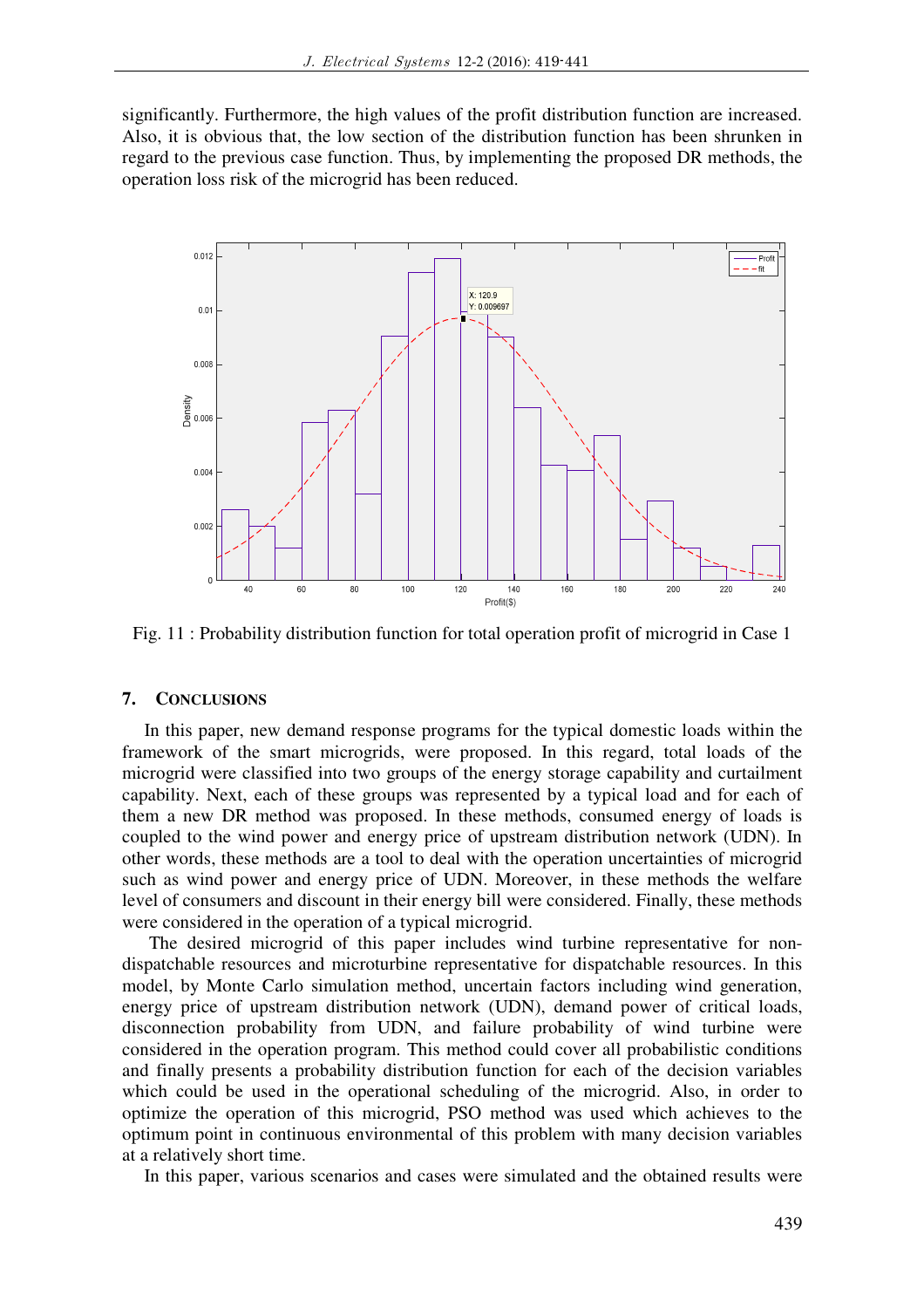investigated. These simulations showed that by implementing these DR methods, not only the variations of the non-dispatchable resources and energy price of UDN could be dealt, but also the operation profit of microgrid was increased. Furthermore, these methods were caused to reduce the risk of the less operational profit of the microgrid. For the future works, it is suggested to consider a model for the electric vehicles as V2G method and applied it in the operation of this microgrid which also could be used to deal with the uncertainties

#### **REFERENCES**

- [1] M.H. Albadi and E. F. El-Saadany, "Demand Response in Electricity Markets: An Overview," in *Power Engineering Society General Meeting*, 24-28 June 2007, pp. 1-5.
- [2] C. A. Gibson R. M. Burns, "Optimization of Priority Lists for A Unit Commitment Program," in *IEEE Power Engineering Society Summer Meeting*, 1975.
- [3] A. Borghetti, A. Frangioni, F. Lacalandra, and C.A. Nucci, "Lagrangian heuristics based on disaggregated Bundle methods for hydrothermal unit commitment," *IEEE Transactions on Power Systems*, vol. 18, no. 1, pp. 313-323, 2003.
- [4] Z. Quyang and S. M. Shahidepour, "An intelligent dynamic programming for unit commitment application," *IEEE Transactions on Power Systems*, vol. 6, no. 3, pp. 1203 - 1209, Aug. 1991.
- [5] P. G. Lowery, "Generating Unit Commitment by Dynamic Programming," *IEEE Transactions on Power Apparatus and Systems*, vol. PAS-85, no. 5, pp. 422-426, May 1966.
- [6] W. Ongsakul and N. Petcharaks, "Unit commitment by enhanced adaptive Lagrangian relaxation," *IEEE Transactions on Power Systems*, vol. 19, no. 1, pp. 620 - 628, Feb. 2004.
- [7] Cheng Chuan-Ping, Liu Chih-Wen, and Liu Chun-Chang, "Unit commitment by Lagrangian relaxation and genetic algorithms," *IEEE Transactions on Power Systems*, vol. 15, no. 2, pp. 707-714, May 2000.
- [8] Liu Zhen, Li Na, and Zhang Chaohai, "Unit Commitment Scheduling Using a Hybrid ANN and Lagrangian Relaxation Method," in *Proc. of International Conference on Multimedia and Ubiquitous Engineering, 2008*, 2008, pp. 481-484.
- [9] C.L. Chen and S.C. Wang, "Branch-and-bound scheduling for thermal generating units," *IEEE Transactions on Energy Conversion*, vol. 8, no. 2, pp. 184-189, Jun 1993.
- [10] Jong-Bae Park, Ki-Song Lee, and Joong-Rin Shin, "A particle swarm optimization for economic dispatch with nonsmooth cost functions," *IEEE Transactions on Power Systems*, vol. 20, no. 1, pp. 34 - 42, Feb. 2005.
- [11] Alireza Bagherian and S.M. Moghaddas Tafreshi, "A developed Energy Management System for a Microgrid in the Competitive Electricity Market," in *Power Tech Conference*, Bucharest, 2009, pp. 1-6.
- [12] Faisal A. Mohamed and Heikki N. Koivo, "online management of microgrid with battery storage using multi objective optimization," in *Proc. of International Conference on Power Engineering, Energy and Electrical Drives.POWERENG*, 2007, pp. 231 - 236.
- [13] M. Ding, Y. Y. Zhang, M. Q. Mao, W. Yang, and X. P. Liu, "Operation optimization for microgrids under centralized control," in *2nd IEEE International Symposium on Power Electronics for Distributed Generation Systems (PEDG)*, Hefei, China, 2010, pp. 984 - 987.
- [14] F. A. Mohamed and H.N. Koivo, "MicroGrid Online Management and Balancing Using Multiobjective Optimization," in *Power Tech*, Lausanne, 2007, pp. 1-6.
- [15] F.A. Mohamed and H.N. Koivo, "System Modelling and Online Optimal Management of MicroGrid Using Multiobjective Optimization," in *Clean Electrical Power*, Capri, 16 July 2007, pp. 148 - 153.
- [16] C. Chen, S. Duan, T. Cai, B. Liu, and G. Hu, "Smart energy management system for optimal microgrid economic operation," *IET Renewable Power Generation*, vol. 5, no. 3, pp. 258 - 267, May 2011.
- [17] Ding Xiaoying, Lee Wei-Jen, Jianxue Wang, and Liu Lin, "Studies on stochastic unit commitment formulation with flexible generating units," *ELSEVIER Electric Power Systems Research*, vol. 80, no. 1, pp. 130-141, Jan. 2010.
- [18] N.M. Pindoriya and S. N. Singh, "MOPSO based day-ahead optimal self-scheduling of generators under electricity price forecast uncertainty," in *Power & Energy Society General Meeting*, October 2009.
- [19] R. Roofegari nejad and S. M. Moghaddas Tafreshi, "Smart energy management system for a microgrid by considering uncertainties," *International Review of Electrical Engineering (IREE)*, vol. 7, no. 6, Dec. 2012.
- [20] H. Siahkali and M. Vakilian, "Stochastic unit commitment of wind farms integrated in power system," *ELSEVIER Electric Power Systems Research*, vol. 80, no. 9, pp. 1006-1017, September 2010.